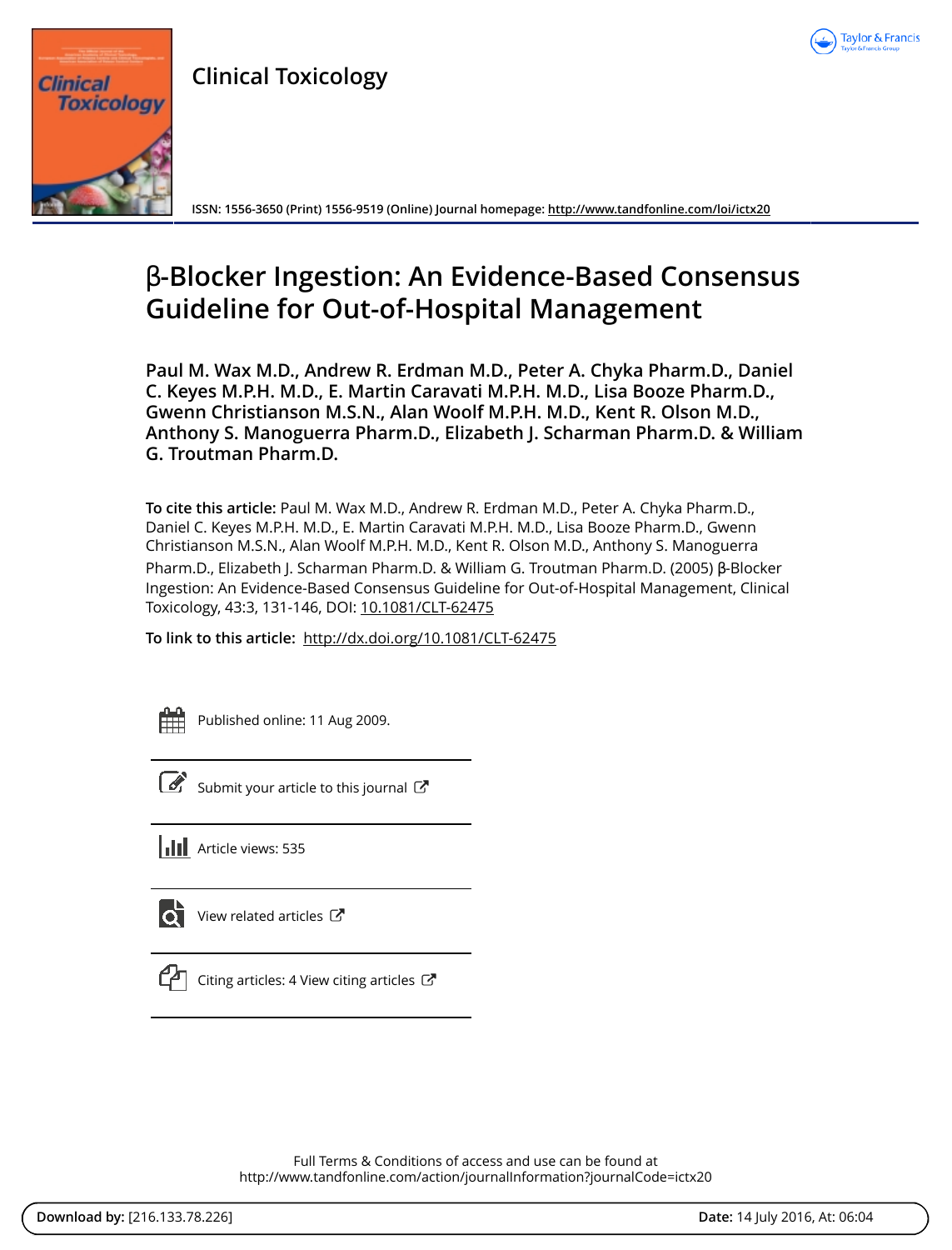#### **GUIDELINE**



## b-Blocker Ingestion: An Evidence-Based Consensus Guideline for Out-of-Hospital Management\*

Paul M. Wax, M.D., Andrew R. Erdman, M.D., Peter A. Chyka, Pharm.D., Daniel C. Keyes, M.D., M.P.H., E. Martin Caravati, M.D., M.P.H., Lisa Booze, Pharm.D., Gwenn Christianson, M.S.N., Alan Woolf, M.D., M.P.H., Kent R. Olson, M.D., Anthony S. Manoguerra, Pharm.D., Elizabeth J. Scharman, Pharm.D., and William G. Troutman, Pharm.D.

American Association of Poison Control Centers, Washington, District of Columbia, USA

In 2003, US poison centers were contacted regarding ingestion of  $\beta$ -blockers by 15,350 patients including 3766 (25%) under 6 years of age; 7415 (48%) were evaluated in healthcare facilities and 33 died.

An evidence-based expert consensus process was used to create this guideline. Relevant articles were abstracted by a trained physician researcher. The first draft of the guideline was created by the primary author. The entire panel discussed and refined the guideline before its distribution to secondary reviewers for comment. The panel then made changes in response to comments received.

The objective of this guideline is to assist US poison center personnel in the appropriate out-of-hospital triage and management of patients with suspected ingestions of  $\beta$ -blockers by describing the process by which a  $\beta$ -blocker ingestion might be managed, identifying the key decision elements in managing cases of  $\beta$ -blocker ingestion, providing clear and practical recommendations that reflect the current state of knowledge, and identifying needs for research.

This guideline applies to ingestion of  $\beta$ -blockers alone and is based on an assessment of current scientific and clinical information. The panel recognizes that specific patient care decisions may be at variance with this guideline and are the prerogative of the patient and health professionals providing care, considering all of the circumstances involved.

Recommendations are in chronological order of likely clinical use; the grade of recommendation is in parentheses. 1) Patients

with stated or suspected self-harm or who are the victims of a potentially malicious administration of  $\beta$ -blocker should be referred to an emergency department immediately. In general, this should occur regardless of the dose reported (Grade D). 2) Patients without evidence of self-harm should have further evaluation, including determination of the precise dose ingested, history of other medical conditions, and the presence of coingestants. Ingestion of either an amount that exceeds the usual maximum single therapeutic dose or an amount equal to or greater than the lowest reported toxic dose (whichever is lower) warrants consideration of referral to an emergency department. Ingestion of any excess dose of any  $\beta$ -blocker in combination with a calcium channel blocker or the ingestion of any excess dose by an individual with serious underlying cardiovascular disease also warrants referral to an emergency department (Grade C). 3) Do not induce emesis. Consider the oral administration of activated charcoal if it is available and no contraindications are present but do not delay transportation to administer charcoal (Grade A). 4) Asymptomatic patients who ingest more than the referral dose should be sent to an emergency department if the ingestion occurred within 6 hours of contacting the poison center for an immediate-release product other than sotalol, within 8 hours of contacting the poison center for a sustained-release product, and 12 hours if they took sotalol (Grade C). 5) Ambulance transportation is recommended for patients who are referred to emergency departments because of the potential for life-threatening complications of  $\beta$ -blocker overdose. Provide usual supportive care en route to the hospital, including intravenous fluids for hypotension (Grade D). 6) Follow-up calls should be made to determine outcome at appropriate intervals for up to 12 – 24 hours based on the judgment of the poison center staff (Grade D). 7) Asymptomatic patients who are referred to healthcare facilities should be monitored for at least 6 hours after ingestion if they took an immediate-release preparation other than sotalol, 8 hours if they took a sustained-release preparation, and 12 hours if they took sotalol. Routine 24-hour admission of an asymptomatic patient who has unintentionally ingested a sustained-release preparation is not warranted (Grade D).

<sup>\*</sup>Guidelines for the Management of Poisonings. Supported in full by Cooperative Agreement 8 U4BHS00084 between the American Association of Poison Control Centers and the Maternal and Child Health Bureau, Health Resources and Services Administration, Department of Human Services. Copyright © American Association of Poison Control Centers.

Address correspondence to William G. Troutman, Pharm.D., American Association of Poison Control Centers, 3201 New Mexico Ave. NW, Suite 330, Washington, DC 20016, USA; E-mail: aapcc@poison.org

Keywords Andrenergic beta-agonists/poisonings; Poison control centers/standards; Practice guidelines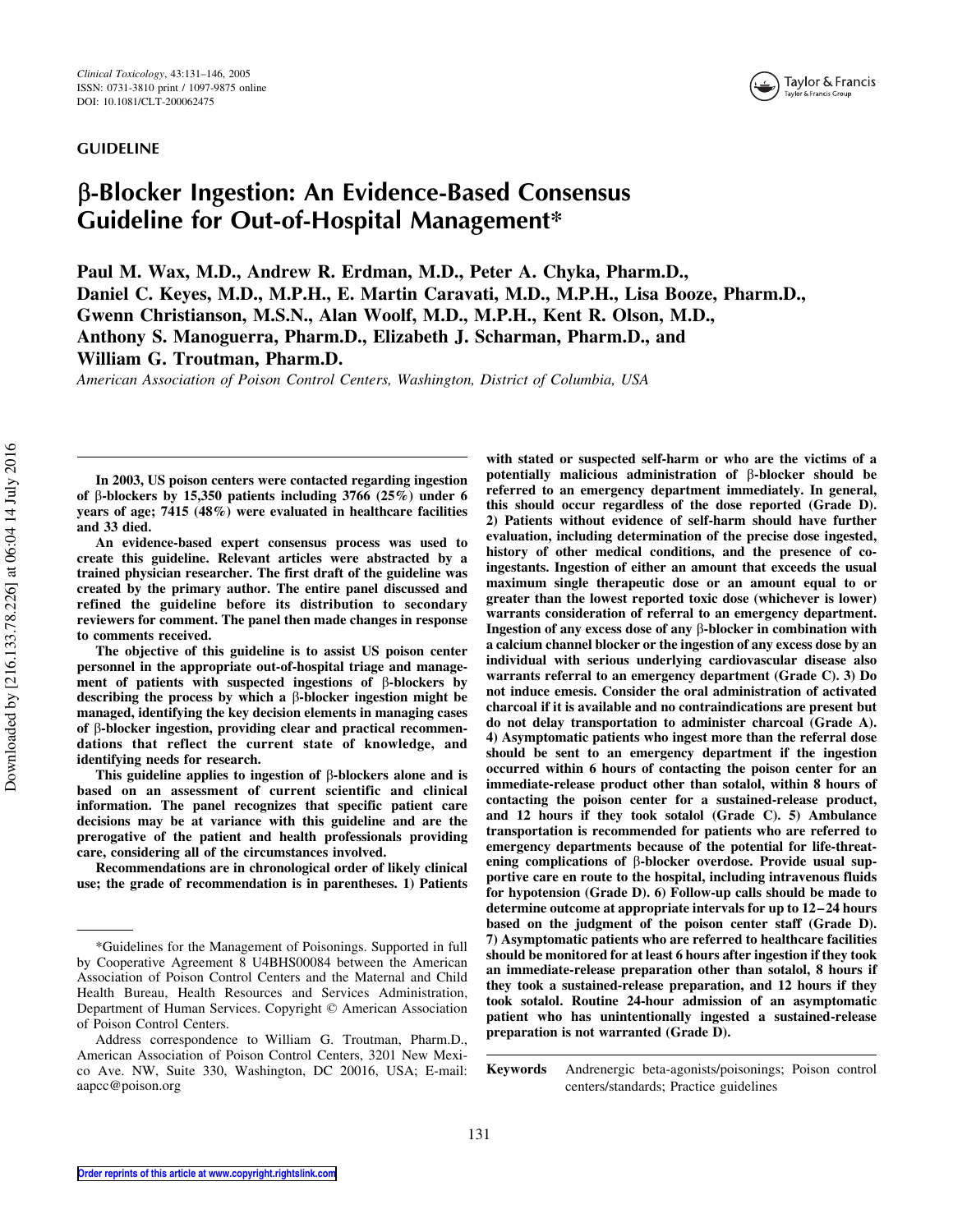#### INTRODUCTION

#### Scope of the Problem and Importance of this Guideline

Drugs that antagonize the  $\beta$ -adrenergic receptor ( $\beta$ -blockers,  $\beta$ -adrenergic antagonists) are potentially lethal when taken in overdose. According to the Toxic Exposure Surveillance System (TESS) of the American Association of Poison Control Centers, United States (US) poison centers were contacted regarding ingestion of  $\beta$ -blockers by 15,350 patients in 2003, including 3766 patients (25%) under 6 years of age. A total of 7415 patients (48%) were evaluated in healthcare facilities, 1761 exhibited moderate effects, 407 exhibited major effects, and 33 died (1). A review of all intentional and unintentional fatalities reported by US poison centers for the years  $1985 - 2002$  revealed 41 deaths in which a  $\beta$ -blocker was the only ingested drug. The age range of this  $\beta$ -blocker-only fatality cohort was 14 to 80 years. There were no reported  $\beta$ -blocker deaths in patients under 6 years of age (2).

The evaluation and management of possible  $\beta$ -blocker poisoning has medical, economic and social costs. Because  $\beta$ blocker ingestion can cause severe toxicity including hypotension, bradycardia, cardiovascular collapse and death, the usual dose threshold for medical evaluation and observation has been quite low. It is critical to decide on a strategy that could be used to determine which patients need referral to healthcare facilities for medical evaluation. Poison centers usually recommend emergency department evaluation of any patient who becomes symptomatic or intentionally ingests a  $\beta$ -blocker to cause self-harm. The most important decision is to select a critical threshold dose that requires emergency department evaluation after an unintentional ingestion in either an adult or a child. Typical scenarios include a  $\beta$ -blockernaïve child who is found handling a  $\beta$ -blocker medication container who might have ingested one or more tablets or capsules, or an adult or child who already takes a  $\beta$ -blocker and inadvertently doubles or triples their dose. Referring every b-blocker ingestion to the emergency department regardless of dose is expensive and labor intensive (3). However, the therapeutic index of  $\beta$ -blockers is low. In some cases the reported toxic dose may overlap with the maximum therapeutic dose. Patients with significant underlying cardiovascular disease might be especially vulnerable to the toxic effects of these drugs. Unintentional double doses in this group might be more likely to cause toxicity than comparable ingestions in healthy patients.

This guideline provides recommendations on the duration of observation an asymptomatic patient requires if the patient's ingestion exceeds a threshold dose. Deciding on how long to observe after the suspected ingestion of a sustained-release preparation can be particularly perplexing. Currently, several of the commonly prescribed β-blockers are sustained-release preparations. Given the potential for prolonged symptoms, many poison centers automatically recommend a 24-hour admission

for patients with suspected ingestions of sustained release preparations. A somewhat different scenario occurs when a caller to the poison center inquires about an unintentional ingestion in an asymptomatic patient that had occurred many hours (e.g., 12–48 hours) prior to the call. In these cases, the ingested dose may have exceeded the referral dose but, given the time lapse, hospital referral is no longer necessary.

The potential costs of ambulance transport, emergency department evaluation, and intensive care unit observation are substantial, especially considering that most patients develop no symptoms as a result of these exposures. In the report of Belson et al. (4), only eight of 378 potential  $\beta$ -blocker exposures in children (2%) actually resulted in symptoms (four with minor and four with moderate symptoms).

There is a paucity of data from studies with high levels of evidence that address these issues. Randomized clinical trials have never been done and very few cohort or case-control studies on acute  $\beta$ -blocker overdose have been performed to date. The expert consensus panel utilized the available data mainly case series, case reports, abstracts, poison center experiences—along with its own clinical experience and expertise to create these recommendations.

#### Background and Definitions

The  $\beta$ -blocker drugs are used for a variety of medical disorders including angina pectoris, hypertension, congestive heart failure, tachydysrhythmias, reduction of post-myocardial infarction mortality, thyrotoxicosis, pheochromocytoma, migraine headache, glaucoma, tremor, and anxiety. These drugs competitively block b-adrenergic receptors resulting in decreased cyclic AMP production and a blunting of catecholamine effects. The resulting negative inotropic, chronotropic, and dromotropic effects are manifested by decreases in blood pressure and pulse rate.

Individual  $\beta$ -blockers vary with regard to their  $\beta$ -receptor selectivity, intrinsic stimulatory activity, lipid solubility and membrane-stabilizing (sodium channel) effects (Table 1). Stimulation of  $\beta_1$  receptors increases the inotropy, chronotropy, and automaticity in the heart.  $\beta_2$  receptor stimulation results in bronchodilation, enhanced gluconeogenesis, and potassium movement into cells. Propranolol is a nonselective  $\beta$ -adrenergic antagonist that demonstrates equal affinity for  $\beta_1$ and  $\beta_2$  receptors and lacks intrinsic activity. Its high lipid solubility facilitates entry into the brain resulting in the increased likelihood of neurological effects such as seizures at toxic doses. Atenolol and metoprolol are selective  $\beta_1$ antagonists. b-adrenergic receptor cardioselectivity is diminished after overdose. Labetalol is a  $\beta$ - and an  $\alpha_1$ -adrenergic antagonist. Sotalol is a nonselective  $\beta$ -adrenergic antagonist that is particularly toxic because is also antagonizes the potassium channel. Timolol, a nonselective  $\beta$ -adrenergic antagonist, is often dispensed as a liquid ophthalmic preparation used to treat glaucoma.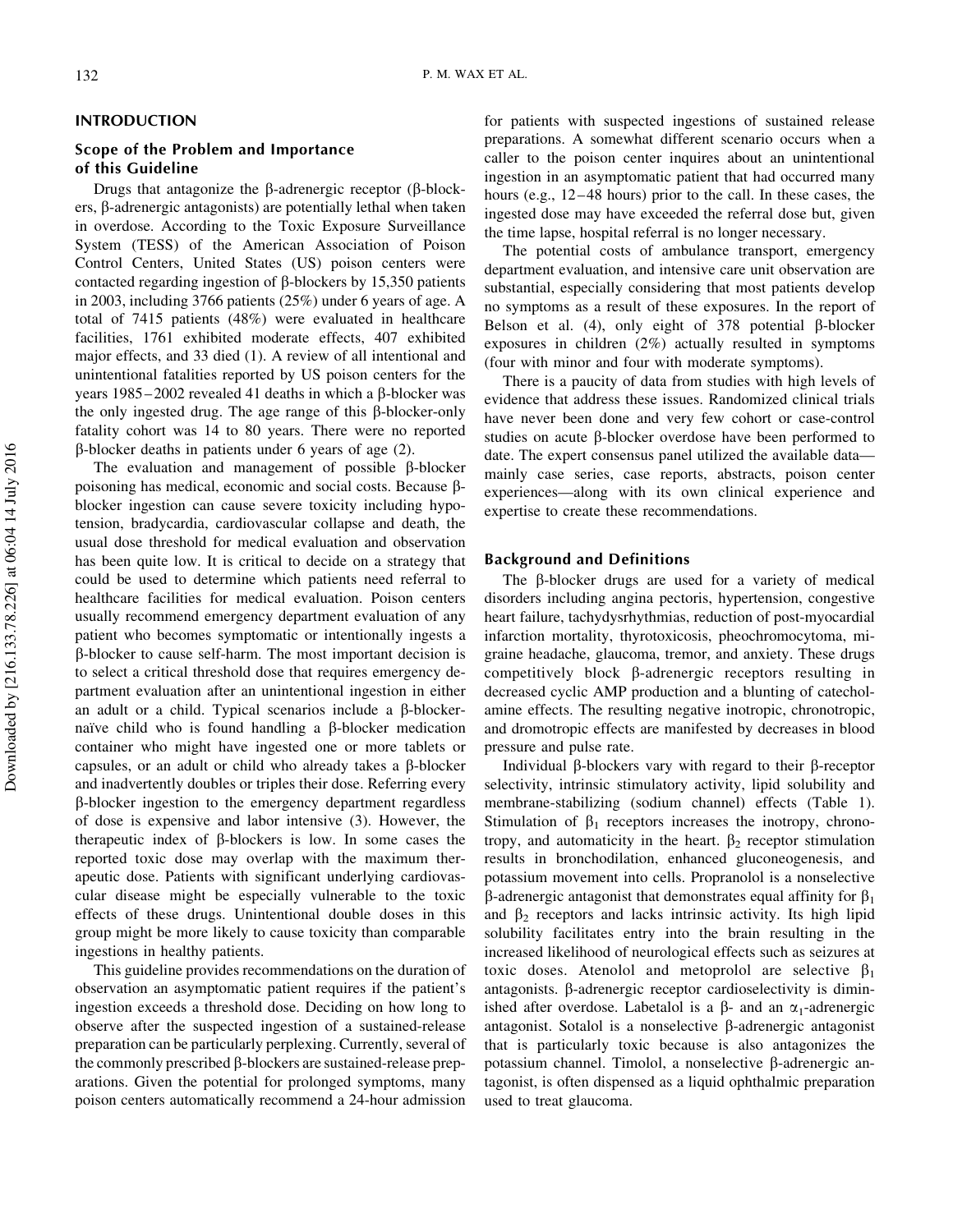| Properties of B-adrenergic receptor blockers |                                |               |                    |                |                                   |                                              |                               |
|----------------------------------------------|--------------------------------|---------------|--------------------|----------------|-----------------------------------|----------------------------------------------|-------------------------------|
|                                              | Cardioselectivity              | Lipophilicity | Protein<br>binding | $ISA^*$        | Membrane<br>stabilizing<br>effect | Time to<br>peak plasma<br>concentration (hr) | Elimination<br>$t^{1/2}$ (hr) |
| Acebutolol                                   | $\beta_1$                      | Low           | 25%                | Yes            | Yes                               | $2 - 4$                                      | $2 - 4$                       |
| Atenolol                                     | $\beta_1$                      | Low           | $<5\%$             | No             | N <sub>0</sub>                    | $2 - 4$                                      | $5 - 8$                       |
| Carvedolol                                   | $\beta_1/\beta_2$ , $\alpha_1$ | High          | $95 - 98\%$        | N <sub>0</sub> | Yes                               | $1 - 2$                                      | $6 - 10$                      |
| Labetalol                                    | $\beta_1/\beta_2$ , $\alpha_1$ | Low-moderate  | 50%                | No             | N <sub>0</sub>                    | $1 - 2$                                      | 8                             |
| Metoprolol                                   | $\beta_1$                      | Moderate      | $10\%$             | No             | N <sub>0</sub>                    | $1.5 - 2$                                    | $3 - 4$                       |
| Nadolol                                      | $\beta_1/\beta_2$              | Low           | 30%                | No             | No                                | $3 - 4$                                      | $10 - 20$                     |

 $(\beta_2$  Low 30% No No 3-4 10-20

 $/ \beta_2$  High 90% No Yes  $1-2$  3-5

TABLE 1 Properties of  $\beta$ -adrenergic receptor blockers

Sotalol  $\beta_1/\beta_2$  Low 0% No No  $2-4$  10-20 Timolol  $\beta_1/\beta_2$  Low-moderate < 10% No No  $1-2$  2-4

\*Intrinsic sympathomimetic activity.

Propranolol  $\beta_1/\beta_2$ 

Toxicity from b-blockers can result in an excessive decrease in blood pressure or pulse rate. Other toxic manifestations of  $\beta$ -blocker toxicity include seizures, coma, and occasional bronchospasm and hypoglycemia. In most reported cases, toxicity resulted from an intentional, single, acute ingestion. Chronic toxicity is less commonly reported.

Critical factors that need to be considered in the assessment of  $\beta$ -blocker ingestion include the specific  $\beta$ -blocker, type of product (immediate- vs. sustained-release), the presence of synergistic coingestants, the dose, presence of pre-existing medical conditions, whether the patient is currently taking  $\beta$ blockers, and the intent of the patient. Patients with underlying cardiovascular disease such as cardiac conduction disturbances or patients on other cardioactive medications such as calcium channel blockers could be particularly vulnerable to  $\beta$ blocker toxicity.

For the purpose of this guideline, age groups are defined as 1) children under 6 years of age and 2) older children and adults. The older age group is much more likely to attempt self-harm and to conceal an ingestion. Acute exposures are defined as those occurring over a period of no more than 8 hours, and chronic exposures are those that occur over a period of 8 or more hours.

#### Intended Users of the Guideline

The intended users of this guideline are personnel in US poison centers. This guideline has been developed for the conditions prevalent in the US. While the toxicity of  $\beta$ blockers is not expected to vary in a clinically significant manner in other nations, the out-of-hospital conditions could be much different. Some  $\beta$ -blockers available outside the US are not currently marketed in the US. These  $\beta$ -blockers are not addressed in this document. This guideline should not be extrapolated to other settings unless it has been determined that the conditions assumed in this guideline are present.

#### Objective of this Guideline

The objective of this guideline is to assist poison center personnel in the appropriate out-of-hospital triage and initial management of patients with suspected ingestions of  $\beta$ blockers by 1) describing the process by which a  $\beta$ -blocker ingestion might be managed, 2) identifying the key decision elements in managing cases of  $\beta$ -blocker ingestion, 3) providing clear and practical recommendations that reflect the current state of knowledge, and 4) identifying needs for research. This guideline applies to ingestion of  $\beta$ -blockers alone. Co-ingestion of additional substances could require different referral and management recommendations depending on the combined toxicities of the substances.

This guideline is based on an assessment of current scientific and clinical information. The expert consensus panel recognizes that specific patient care decisions may be at variance with this guideline and are the prerogative of the patient and the health professionals providing care, considering all of the circumstances involved.

#### METHODOLOGY

The methodology used for the preparation of this guideline was developed after reviewing the list of key elements of guidelines described by Shaneyfelt et al. (5). An expert consensus panel was established to oversee the guideline development process (Appendix 1). The American Association of Poison Control Centers (AAPCC), the American Academy of Clinical Toxicology (AACT), and the American College of Medical Toxicology (ACMT) appointed members of their organizations to serve as panel members. To serve on the expert consensus panel, an individual had to have an exceptional track record in clinical care and scientific research in toxicology, board certification as a clinical or medical toxicologist, significant U.S. poison center experience, and be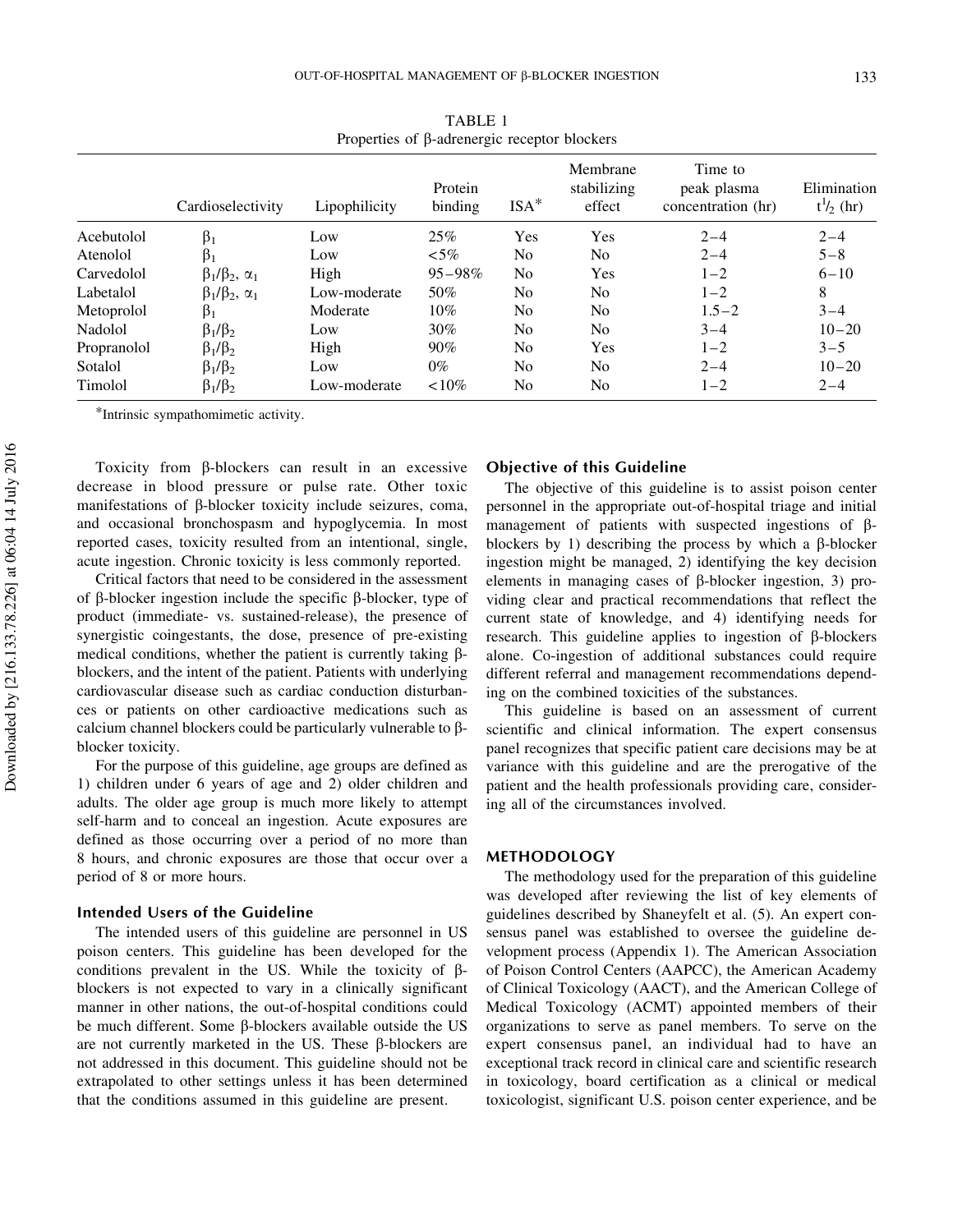an opinion leader with broad esteem. Two Specialists in Poison Information were included as full panel members to provide the viewpoint of the end-users of the guideline.

#### Literature Search

The National Library of Medicine's MEDLINE database was searched (1966 –February 2003) using adrenergic beta-antagonists (exploded as a MeSH term) with the subheadings poisoning (po) or toxicity (to), limited to humans.

The MEDLINE and PreMEDLINE (1966 –February 2003) were searched using a list of  $42 \beta$ -blockers as textwords (title, abstract, MeSH term, CAS registry) plus either poison\* or overdos\* or tox\*, limited to humans. This same process was repeated in International Pharmaceutical Abstracts (1970 – February 2003, excluding abstracts of meeting presentations), Science Citation Index (1977 –February 2003), Database of Abstracts of Reviews of Effects (accessed February 2003), Cochrane Database of Systematic Reviews (accessed February 2003), and Cochrane Central Register of Controlled Trials (accessed February 2003). A similar search was conducted in EMBASE (1990-March 2003). MEDLINE was searched again for all articles describing  $\beta$ -blocker use in children from 1 through 5 years of age. Reactions (1980–March 2003), the  $\beta$ blocker poisoning management in POISINDEX (6), and the bibliographies of recovered articles were reviewed to identify previously undiscovered articles. Furthermore, North American Congress of Clinical Toxicology abstracts published in the Journal of Toxicology-Clinical Toxicology (1995 – 2003) were reviewed for original human data. The chapter bibliographies in four current major toxicology textbooks were reviewed for citations of additional articles with original human data (7 – 10). Finally, The Toxic Exposure Surveillance System (TESS) maintained by the American Association of Poison Control Centers, was searched for deaths resulting from unintentional  $\beta$ -blocker poisoning or any deaths from  $\beta$ -blocker poisoning in children. These cases were abstracted for use by the panel.

#### Criteria Used to Identify Applicable Studies

The recovered citations were entered into an EndNote library and duplicate entries were eliminated. The abstracts of these articles were reviewed, looking specifically for those that dealt with: 1) estimations of mg/kg or ingested doses with or without subsequent signs or symptoms, and 2) management techniques that might be suitable for out-of-hospital use (e.g., gastrointestinal decontamination). Articles excluded were those that didn't meet either of the preceding criteria, didn't add new data (e.g., some reviews, editorials), or that described inpatient-only procedures (e.g., dialysis).

#### Data Extraction Process

All articles that were retrieved from the original search were reviewed by a single abstractor. Each article was assigned a level of evidence score from 1 to 6 (Appendix 2); the complete paper was reviewed for original human data regarding the toxic effects of  $\beta$ -blockers, or original human data directly relevant to the out-of-hospital management of patients with  $\beta$ -blocker toxicity or overdose. Relevant data (e.g., dose of  $\beta$ -blocker, resultant effects, time of onset of effects, therapeutic interventions or decontamination measures given, efficacy or results of any interventions, and overall patient outcome) were compiled into a table and a brief summary description of each article was written. This evidence table is available at http://www.aapcc.org/DiscGuidelines/BetaBlockerEvidenceTable.pdf. The completed table of all abstracted articles was then forwarded to the panel members for review and consideration in developing the guideline. Every attempt was made to locate foreign language articles and have their crucial information extracted, translated and tabulated. In addition to this evidence table, several brief sub-tables were generated that included all of the articles and data relating to a particular topic (e.g., dose of b-blockers in acute pediatric ingestions reported to cause toxicity). These were also forwarded to the author and guideline panel members. A written summary of the data was created and distributed by the abstractor. Copies of all of the abstracted articles were made available for reading by the panel members on a secure AAPCC website.

#### Criteria Used to Evaluate Studies and Assign Levels of Evidence

The articles were assigned level-of-evidence scores based on the Grades of Recommendation table developed by the Centre for Evidence-Based Medicine at Oxford University (Appendix 2). Single case reports were classified along with case series as level 4.

#### Guideline Writing and Review

A guideline draft was prepared by the primary author. The draft was submitted to the expert consensus panel for comment. Using a modified Delphi process, comments from the expert consensus panel members were collected, copied into a table of comments, and submitted to the primary author for response. The primary author responded to each comment in the table and, when appropriate, the guideline draft was modified to incorporate changes suggested by the panel. The revised guideline draft was again reviewed by the panel and, if there was no strong objection by any panelist to any of the changes made by the primary author, the draft was prepared for the external review process. External review of the second draft was conducted by distributing it electronically to AAPCC, AACT, and ACMT members and the secondary review panel. The secondary review panel consisted of representatives from the federal government, public health, emergency services, pediatrics, pharmacy practice, and consumer organizations (Appendix 3). Comments were submitted via a discussion thread on the AAPCC web site or privately through email communication to AAPCC staff. All submitted comments were stripped of any information that would identify their sources, copied into a table of comments, and reviewed by the expert consensus panel and the primary author. The primary author responded to each comment in the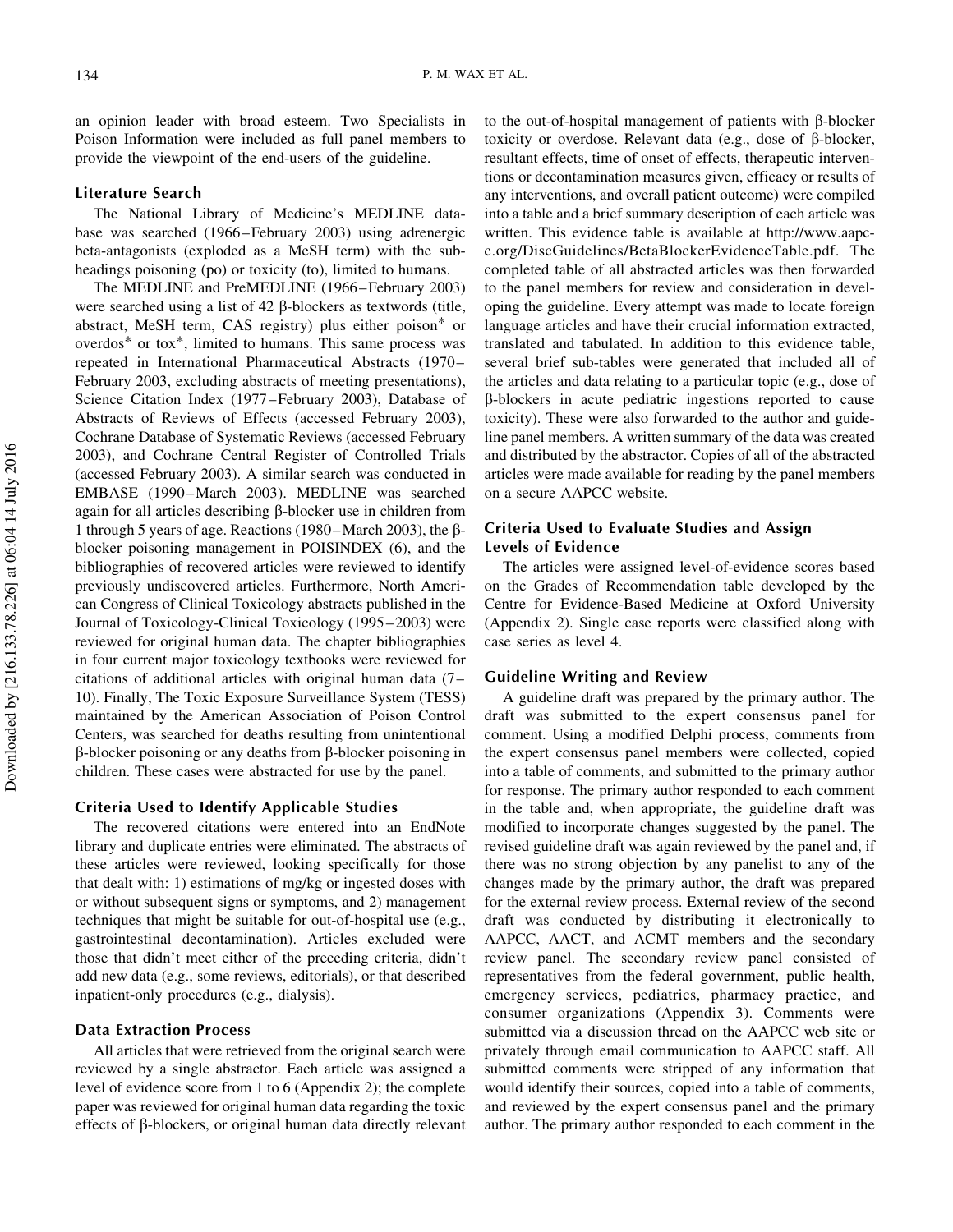table and his responses and subsequent changes in the guideline were reviewed and accepted by the panel. Following a meeting of the expert consensus panel, the final revision of the guideline was prepared.

### REVIEW OF CURRENT PRACTICE

#### Recommended Therapeutic Doses of b-Blockers

To determine which patients need to be referred in to a healthcare facility many factors need to be considered. A review of current poison center guidelines suggests that a threshold dose is often used to facilitate this referral decision.

At present, the referral threshold dose varies widely between poison centers (Table 2).

The decision to refer an asymptomatic patient to a healthcare facility is based on many factors including the inherent toxicity of the drug, the potential for clinical deterioration, underlying medical conditions, and concomitant medical therapy. For patients with pre-existing medical conditions or for those patients taking other cardioactive medications, such as calcium channel blockers, the threshold referral dose might need to be reduced. In addition, minimal toxic symptoms such as transient nausea might be well tolerated at home and not require medical evaluation but more significant symptoms such as repetitive vomiting, syncope, or

TABLE 2 Summary of pediatric  $\beta$ -blockers guidelines obtained from 17 US poison control centers

| Drug        | Hospital referral threshold for children                                       | # of Poison centers |
|-------------|--------------------------------------------------------------------------------|---------------------|
| Atenolol    | Any amount                                                                     | 2                   |
|             | $>1$ mg/kg                                                                     | 1                   |
|             | $>1.4$ mg/kg                                                                   | 1                   |
|             | $>2$ mg/kg                                                                     | 5                   |
|             | $>3$ mg/kg                                                                     | 1                   |
|             | $>4$ mg/kg                                                                     | 1                   |
|             | $>5$ mg/kg                                                                     | 1                   |
|             | 1 tablet                                                                       | 1                   |
|             | >lowest single therapeutic dose                                                | 1                   |
|             | $\geq$ daily dose                                                              | 2                   |
|             | $>2 \times$ prescribed dose or maximum therapeutic dose, (whichever is larger) | 1                   |
| Metoprolol  | Any amount                                                                     | $\overline{c}$      |
|             | >2 mg/kg (doesn't specify form)                                                | $\overline{c}$      |
|             | $>2$ mg/kg IR or $>5$ mg/kg SR                                                 | 1                   |
|             | >3 mg/kg (doesn't specify form)                                                | 1                   |
|             | >4 mg/kg (doesn't specify form)                                                |                     |
|             | $>5$ mg/kg IR or $>10$ mg/kg SR                                                |                     |
|             | >8 mg/kg (doesn't specify form)                                                | 1                   |
|             | >lowest single therapeutic dose                                                | 1                   |
|             | >maximum recommended dose                                                      | 1                   |
|             | $\geq$ daily dose                                                              | 3                   |
|             | $>2 \times$ prescribed dose or maximum therapeutic dose (whichever is larger)  | 1                   |
| Propranolol | Any amount                                                                     | $\overline{c}$      |
|             | >2 mg/kg (doesn't specify form)                                                | $\overline{2}$      |
|             | $>2$ mg/kg IR or $>5$ mg/.kg SR                                                | 1                   |
|             | $>4$ mg/kg IR or $>12.5$ mg/kg SR                                              | 1                   |
|             | >3 mg/kg (doesn't specify form)                                                |                     |
|             | >4 mg/kg (doesn't specify form)                                                |                     |
|             | >6 mg/kg (doesn't specify form)                                                |                     |
|             | >8 mg/kg (doesn't specify form)                                                |                     |
|             | 1 tablet                                                                       |                     |
|             | >lowest single therapeutic dose                                                |                     |
|             | >daily dose                                                                    | 1                   |
|             | >maximum recommended dose                                                      | $\overline{c}$      |
|             | $>2 \times$ prescribed dose or maximum therapeutic dose, (whichever is larger) | $\mathbf{1}$        |

IR—immediate release; SR—sustained release.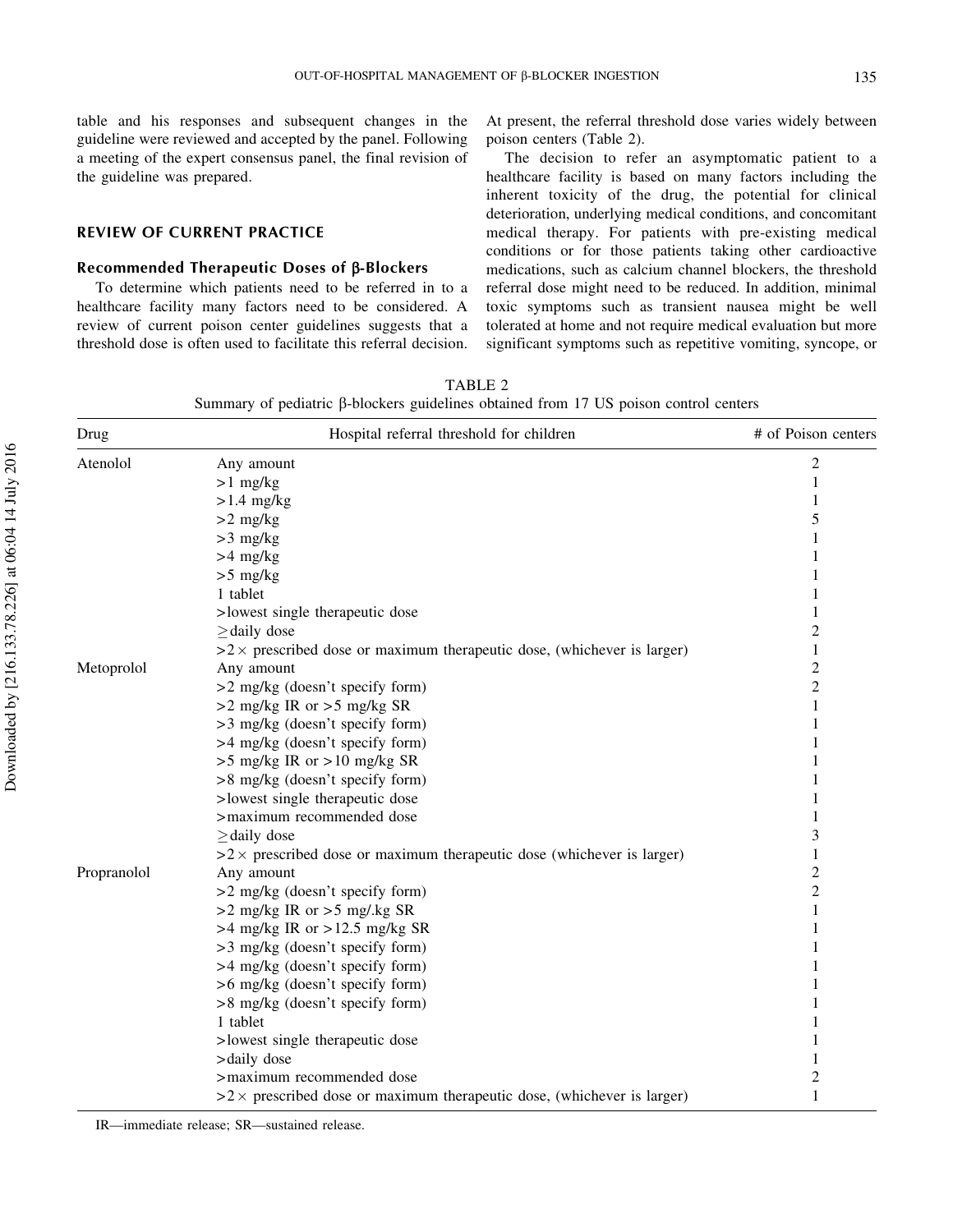hypotension might merit medical evaluation and might require intervention with intravenous fluids or pressor agents.

Although some patients might develop adverse effects at therapeutic doses, the vast majority of patients who develop toxicity have ingested a supratherapeutic dose. An understanding of the range of therapeutic doses is important to arrive at what constitutes a supratherapeutic dose. References may cite a number of different dosing concepts including therapeutic dose, initial dose, maximum single dose, and maximum daily dose. Some  $\beta$ -blockers are dosed once per day (e.g., atenolol) while others are dosed as often as 4 times per day (e.g., propranolol). In addition, some therapeutic dosing regimens include initial starting doses that can be considerably less than typical therapeutic doses.

In each case, the recommended dose may not be a single dose but a range of doses. In addition, the dose may vary depending on the medical indication. As an example, the therapeutic dose range for propranolol in the treatment of hypertension is 80–240 mg/day (although doses as high as 640 mg/day have been used); while for pheochromocytoma

the recommended dose is 30 mg/day. Given these ranges, establishing a threshold using therapeutic dose or maximum therapeutic dose is problematic.

For the purpose of developing this guideline, USP DI, Drug Facts and Comparisons, and DRUGDEX were consulted to determine therapeutic dosing of  $\beta$ -blockers in adults and their available dosage forms  $(11-13)$ . Unfortunately, these references provide limited information on pediatric therapeutic dosing. This is because in many cases the safety and efficacy of  $\beta$ -blockers in children have not been established. Nonetheless, except for timolol, most of these  $\beta$ -blockers are utilized in children. To define appropriate  $\beta$ -blocker therapeutic dosing in children, five standard drug and pediatric reference textbooks were also reviewed (14-18). Table 3 provides information on the usual lowest single therapeutic dose, usual maximum single therapeutic dose, usual maximum therapeutic daily dose, dosing frequency and oral dosage forms. The range of maximum daily therapeutic doses can be quite wide. For example, three of the references suggest that the maximum daily dose for propranolol is 16 mg/kg in children. Three other

| TABLE 3                                                                             |  |
|-------------------------------------------------------------------------------------|--|
| The rappeutic doses of $\beta$ -blockers in adults and children over 6 years of age |  |

|             | Usual lowest single<br>therapeutic dose | Usual maximum<br>single therapeutic<br>dose | Usual maximum<br>daily dose | Dosing<br>frequency | Oral dosage forms      |
|-------------|-----------------------------------------|---------------------------------------------|-----------------------------|---------------------|------------------------|
| Acebutolol  | Adult: 100-200 mg                       | $600$ mg                                    | $1200$ mg                   | qd-tid              | IR: 200, 400 mg caps   |
|             | Ped: 10 mg.kg                           | $12 \text{ mg/kg}$                          | $12 \text{ mg/kg}$          |                     |                        |
| Atenolol    | Adult: 25-50 mg                         | 200 mg                                      | $200$ mg                    | qd                  | IR: 25, 50 100 mg tabs |
|             | Ped: $1-2$ mg/kg                        | $2$ mg/kg                                   | $2$ mg/kg                   |                     |                        |
| Carvedolol  | Adult: 3.125 - 6.25 mg                  | $50$ mg                                     | $100$ mg                    | bid                 | IR: 3.125, 6.25,       |
|             | Ped: $0.08$ mg/kg                       | $0.5$ mg/kg                                 | $1.0$ mg/kg                 |                     | 12.5, 25 mg tabs       |
| Labetalol   | Adult: 100-400 mg                       | 400 mg                                      | $800$ mg                    | bid                 | IR: 100, 200,          |
|             | Ped: 2 mg/kg                            | $20 \text{ mg/kg}$                          | $40$ mg/kg                  |                     | 300 mg tabs            |
| Metoprolol  | Adult: 100 mg                           | $450$ mg                                    | IR: 450 mg SR:              | tid-qid             | IR:50, 100 mg tabs     |
|             | SR; 100-200 mg                          |                                             | $400$ mg                    |                     | SR: 50, 100,           |
|             | Ped: $0.5 - 2.5$ mg/kg                  | $2.5 \text{ mg/kg}$                         | $5 \text{ mg/kg}$           |                     | 200 mg tabs            |
|             |                                         | $SR: 5$ mg/kg                               |                             |                     |                        |
| Nadolol     | Adult: $40-80$ mg                       | $320$ mg                                    | $320$ mg                    | qd                  | IR: 20, 40, 80,        |
|             | Ped: $0.5-1$ mg/kg                      | $2.5 \text{ mg/kg}$                         | $2.5 \text{ mg/kg}$         |                     | 120, 160 tabs          |
| Propranolol | Adult: 10-240 mg                        | 240 mg                                      | $640$ mg                    | bid-qid             | IR: 10, 20, 40, 60,    |
|             | LA, SR: $80-160$ mg                     |                                             |                             |                     | 80, 90, mg tabs        |
|             | Ped: $0.25 - 1$ mg/kg                   | $4mg/kg$ SR 5 mg/kg                         | $16$ mg/kg                  |                     | SR: 60, 80,            |
|             |                                         |                                             |                             |                     | 120, 160 mg caps       |
|             |                                         |                                             |                             |                     | Oral solution: 4, 8,   |
|             |                                         |                                             |                             |                     | $80$ mg/mL             |
| Sotalol     | Adult: 80 mg                            | $160$ mg                                    | $480$ mg                    | bid-qid             | IR: 80, 120, 160,      |
|             | Ped: $1-2$ mg/kg                        | $4$ mg/kg                                   | $8 \text{ mg/kg}$           |                     | 240 mg tabs            |
| Timolol     | Adult: 1 gtt 0.5% 10 mg                 | $30$ mg                                     | $60$ mg                     | bid                 | Solution 0.25%, 0.5%   |
|             | Ped: No safe dose                       | No safe dose                                | No safe dose                |                     | IR: 5, 10, 20 mg tabs  |

IR—immediate release; SR—sustained release.

From Refs.  $(10-17)$ .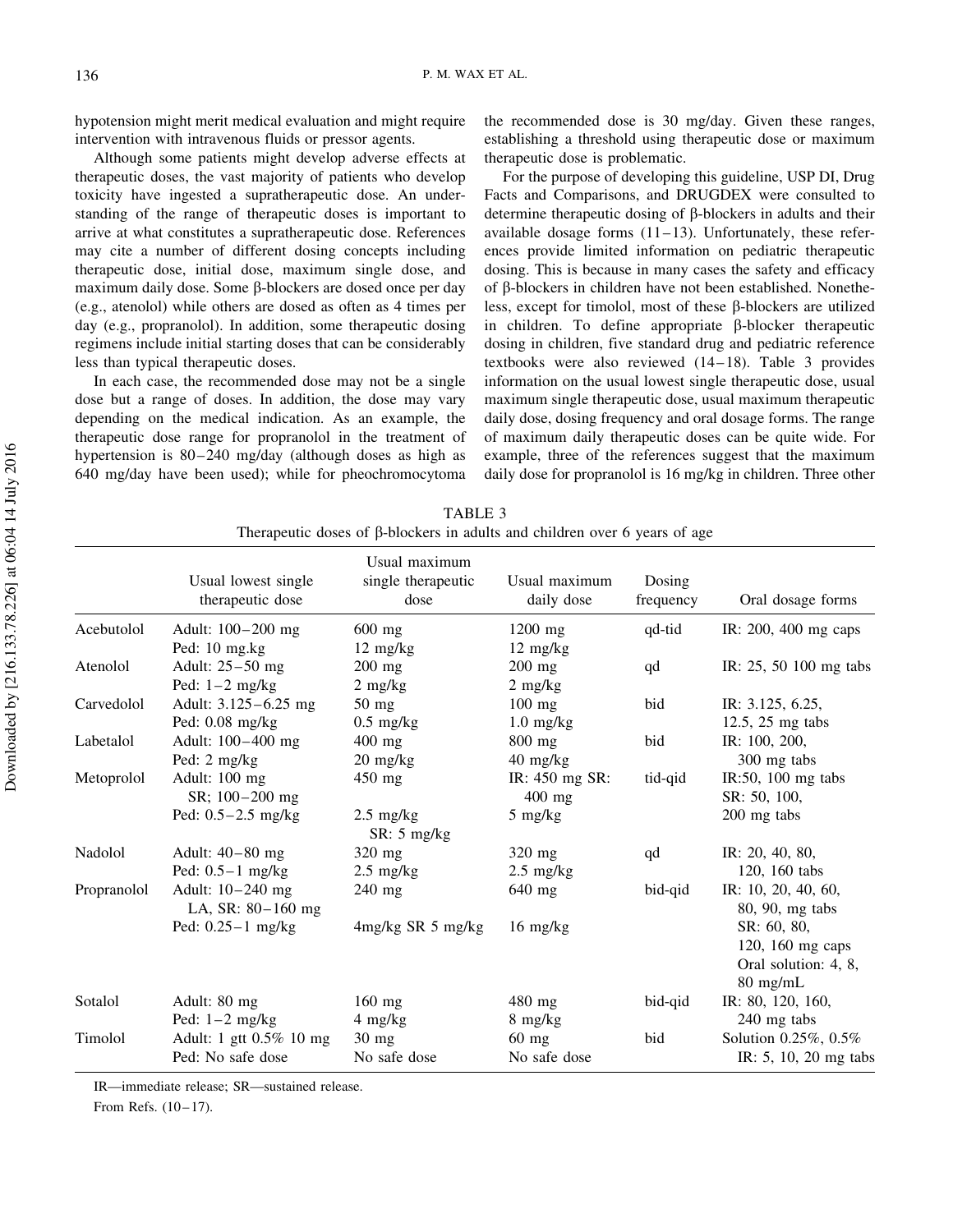references listed either 5 mg/kg or 6 mg/kg as the 24-hour maximum pediatric dose. Such differences in maximum dose added to the challenge of guideline development.

A key question that needs to be considered is which supratherapeutic dose constitutes a toxic dose. Depending on the therapeutic index, a supratherapeutic dose need not be a toxic dose. Current practice patterns (see below) indicate that some poison centers refer patients to healthcare facilities when they have ingested a dose above a therapeutic dose or maximum therapeutic dose or maximum therapeutic daily dose. Ideally, the most important factor to consider should be the dose that causes toxicity, not the therapeutic dose.

Given the lack of controlled trials assessing overdose and toxicity, the extant evidence is largely limited to case reports and case series. These data have many limitations including the dose history. A report may state that a certain dose was ingested but this information might have been obtained over the telephone from a healthcare provider and not directly from a patient. Even if obtained directly from the patient, recall bias regarding exact dose may be a problem. With pediatric exposures in particular, many uncertainties arise in determining the exact dose ingested. Without a direct patient history, such information could be derived from estimates of tablet counts. Since the vast majority of case reports do not have confirmatory analytical data—either quantitative or qualitative—in some cases the suspected ingestion might have not occurred or it might be an ingestion of another product.

#### Current Poison Control Center Practice

Not surprisingly, current prehospital guidelines regarding out-of-hospital management of  $\beta$ -blocker ingestions vary considerably. In 2000, Belson et al. (4) surveyed medical directors at 49 AAPCC-certified regional poison control centers about poison center recommendations for pediatric  $\beta$ -blocker exposures. Thirty-three poison centers responded to the survey. Of these respondents, 14 had triage guidelines for referring children to healthcare facilities following  $\beta$ -blocker exposures. Thirty-six percent of respondents referred all  $\beta$ -blocker exposures to heathcare facilities regardless of the dose. Referral patterns varied depending on the specific  $\beta$ -blocker ingested. Twenty-two percent of centers referred all atenolol ingestions to healthcare facilities and half referred all metoprolol SR (sustained-release) ingestions to healthcare facilities. For those centers that were more selective in their referral pattern, the threshold dose for referral also varied considerably. Some centers used any amount greater that a single therapeutic dose as their threshold for referral while other centers used any amount greater than a daily therapeutic dose, or any amount greater than a certain mg/kg dose. For the centers using mg/kg thresholds, the threshold dose also varied. For propranolol IR (immediate-release) and metoprolol IR ingestions, 7% of centers used 2 mg/kg or more as their threshold while 22% of centers used 8 mg/kg or more as a threshold. Belson's study clearly showed that one standard for referral did not exist.

Belson also reported the length of observation period recommended by poison centers for patients who ingest  $\beta$ blocker products. For immediate-release products, suggested observation periods ranged from  $0-4$  hours to  $12-23$  hours, with  $5-8$  hours being the most common recommendation. Longer observation was recommended after ingestions of sustained-release products, ranging from 5 – 8 hour to 24 hours or more; 20% of the 33 centers surveyed recommended 24 or more hours of observation.

In 2003, during the preparation of this guideline, the expert consensus panel decided to further investigate poison center referral patterns for  $\beta$ -blocker ingestions. All U.S. poison centers were solicited by the AAPCC to forward a copy of their b-blocker guideline, if available, for review. One state poison center system (four poison centers) and 16 other individual poison centers responded. Three responding centers did not have any specific  $\beta$ -blocker guidelines. Consistent with Belson's study, a review of these guidelines shows that referral patterns to healthcare facilities were highly variable (Table 2). Referral thresholds were based on mg/kg thresholds, the maximum daily therapeutic doses, initial daily doses, lowest single therapeutic doses, or one tablet. Some centers recommended referral for any amount. Other centers used twice the prescribed dose or maximum therapeutic dose (whichever is larger). In some cases a center defined the maximum therapeutic dose (e.g., 3 mg/kg propranolol) while other centers did not define this maximum dose. The mg/kg referral thresholds for propranolol included 2, 3, 4, 6, and 8 mg/kg. The scope of the guidelines also varied regarding the individual specificity of  $\beta$ -blocker information. Some guidelines provided generic information regardless of the specific  $\beta$ -blocker (e.g., refer in all b-blocker ingestions greater than the maximum daily dose) while others provided specific threshold referral points on 19 different  $\beta$ -blocker products. Some of the guidelines also provided specific information about suggested observation times after  $\beta$ -blocker ingestions. For immediaterelease preparations, the typical recommendation was to observe for at least 6 hours after ingestion but for the sustained-release preparations the recommended observation time was often considerably longer. Several centers recommended hospital admission and observation for up to 24 hours.

Such a wide range of approaches suggests the lack of a clear evidence-based standard of care. A more consistent approach to  $\beta$ -blocker ingestion would offer an opportunity to reduce over- and under-referral to healthcare facilities as well as to identify areas for further research and analysis.

#### REVIEW OF THE MEDICAL LITERATURE

#### Dose of the β-Blocker Causing Toxicity after Overdose

Of the 42  $\beta$ -blockers that have been developed, 15 are commercially available in the U.S. During the years 2000–2002,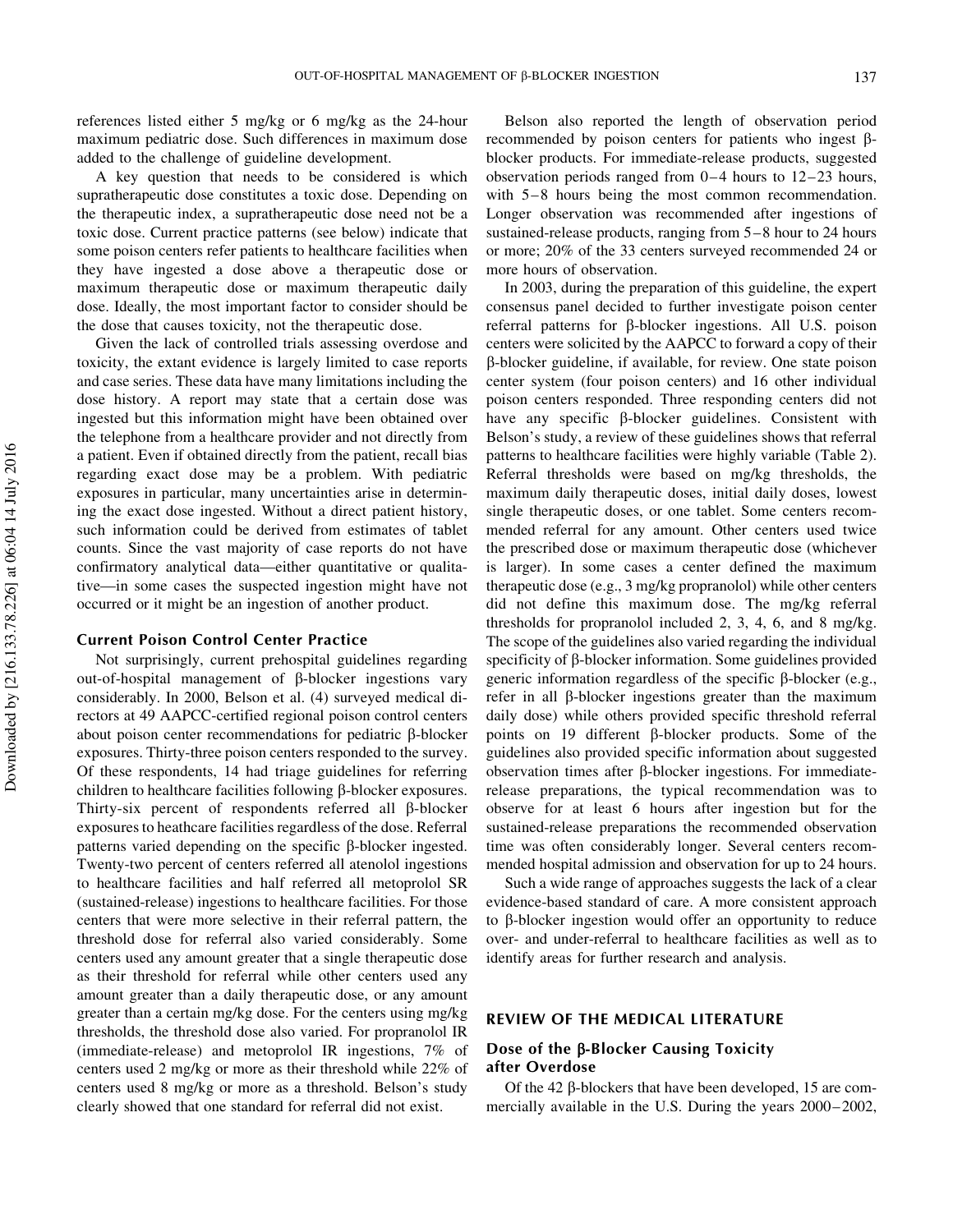|             | delay in onset of toxicity for p-blockers                             |                                                                                      |                                                |  |  |  |
|-------------|-----------------------------------------------------------------------|--------------------------------------------------------------------------------------|------------------------------------------------|--|--|--|
| Drug        | Usual maximum recommended<br>single therapeutic dose                  | Lowest reported<br>toxic oral dose                                                   | Longest reported delay<br>in onset of toxicity |  |  |  |
| Acebutolol  | Adult: 600 mg<br>Child: 12 mg/kg                                      | Adult: 4000 mg (19)<br>Child: N/A                                                    | N/A                                            |  |  |  |
| Atenolol    | Adult: 200 mg<br>Child: 2 mg/kg                                       | Adult: 500 mg (20)<br>Child: 5.3 mg/kg (4)                                           | $2.5 \text{ hr} (21)$                          |  |  |  |
| Carvedolol  | Adult: 50 mg<br>Child: $0.5 \text{ mg/kg}$                            | Adult: 1050 mg (33)<br>Child: no case reports                                        |                                                |  |  |  |
| Labetalol   | Adult: 400 mg<br>Child: 20 mg/kg                                      | Adult: 6000 mg (22)<br>Child: no case reports                                        | $<$ 3 hr $(22)$                                |  |  |  |
| Metoprolol  | Adult: 450 mg (IR),<br>$400$ mg $(SR)$<br>Child: 2.5 mg/kg (IR),      | Adult: 7500 mg (23)<br>Child: no case reports                                        | $3 \text{ hr} (43)$                            |  |  |  |
| Nadolol     | $5 \text{ mg/kg}$ (SR)<br>Adult: 320 mg<br>Child: $2.5 \text{ mg/kg}$ | Adult: no case reports<br>Child: no case reports                                     | N/A                                            |  |  |  |
| Propranolol | Adult: 240 mg<br>Child: 4 mg/kg (IR),<br>$5$ mg/kg $(SR)$             | Adult: 800 mg (27)<br>Child: $5 \text{ mg/kg (IR)}$ ,<br>$12 \text{ mg/kg}$ (SR) (4) | $<$ 6 hr (IR) (26) 7 hr (SR) (23)              |  |  |  |
| Sotalol     | Adult: 160 mg<br>Child: 4 mg/kg                                       | Adult: 560 mg (24)<br>Child: no case reports                                         | N/A                                            |  |  |  |
| Timolol     | Adult: 30 mg tabs                                                     | Adult: no case reports                                                               | N/A                                            |  |  |  |

Child: no safe dose Child: no dosing data

TABLE 4 Maximum recommended single therapeutic dose, lowest reported toxic dose, and longest reported  $d$ elay in onset of toxicity for  $\beta$ -block

IR—immediate release; SR—sustained release.

the most common  $\beta$ -blocker ingestions reported to US poison centers were atenolol 36%, metoprolol 32%, propranolol 16%, and carvedilol 4% (2). This guideline develops specific recommendations for the nine  $\beta$ -blockers for which there are the most data: acebutolol, atenolol, carvedilol, labetalol, metoprolol, nadolol, propranolol, sotalol, and timolol. Based on the literature review, Table 4 provides a summary of the lowest reported toxic dose and longest reported delay to onset of toxicity for these drugs.

#### Adult Acute Supratherapeutic Ingestion

Most of the medical literature regarding  $\beta$ -blocker toxicity in humans consists of case reports and a few case series. Studies designed to specifically investigate a threshold dose for the development of acute  $\beta$ -blocker toxicity have not been performed. There are no level 1 studies that evaluate threshold dose.

One level  $2b/3b$  study looked at acute  $\beta$ -blocker overdose data in both cohort and case-control fashions, to compare the relative toxicity of certain b-blocker agents (25). Although a specific dose-toxicity relationship for each agent was not investigated, certain information can be inferred regarding such relationships. The authors found that acute ingestion of greater than 2 g of propranolol by adults was associated with a higher likelihood of seizures than ingestions of less than 2 g. No patient ingesting less than 1.2 g of propranolol in this report developed seizures. The patients with seizures had greater cardiovascular toxicity than the group that did not have seizures. Therefore, it can be inferred that adults with acute ingestions of more than 1.2 g of propranolol, and particularly those with ingestions of more than 2 g are more likely to experience seizures and a greater degree of toxicity. What is not clear, however, is whether there was a threshold dose below which no one developed toxicity.

A large number of level 4 reports were identified with specific dose-toxicity information. It should be stressed that in the vast majority of cases, it was not possible to gauge the accuracy of the estimated dose. By reviewing these reports, the expert consensus panel attempted to determine the lowest doses to cause significant toxicity. Many of these cases were confounded by concomitant ingestions. For example, the lowest dose of propranolol alleged to cause significant toxicity was reported by Chen et al. (26). In this case a 21-year-old woman developed hypotension (blood pressure decreased from 118/76 to 80/50 mmHg) and bradycardia (pulse dropped from 82 to 59/minute) after taking 280 mg of propranolol. Her hypotension improved without treatment. However, she had also ingested thioridazine 350 mg and diazepam 42 mg. Hence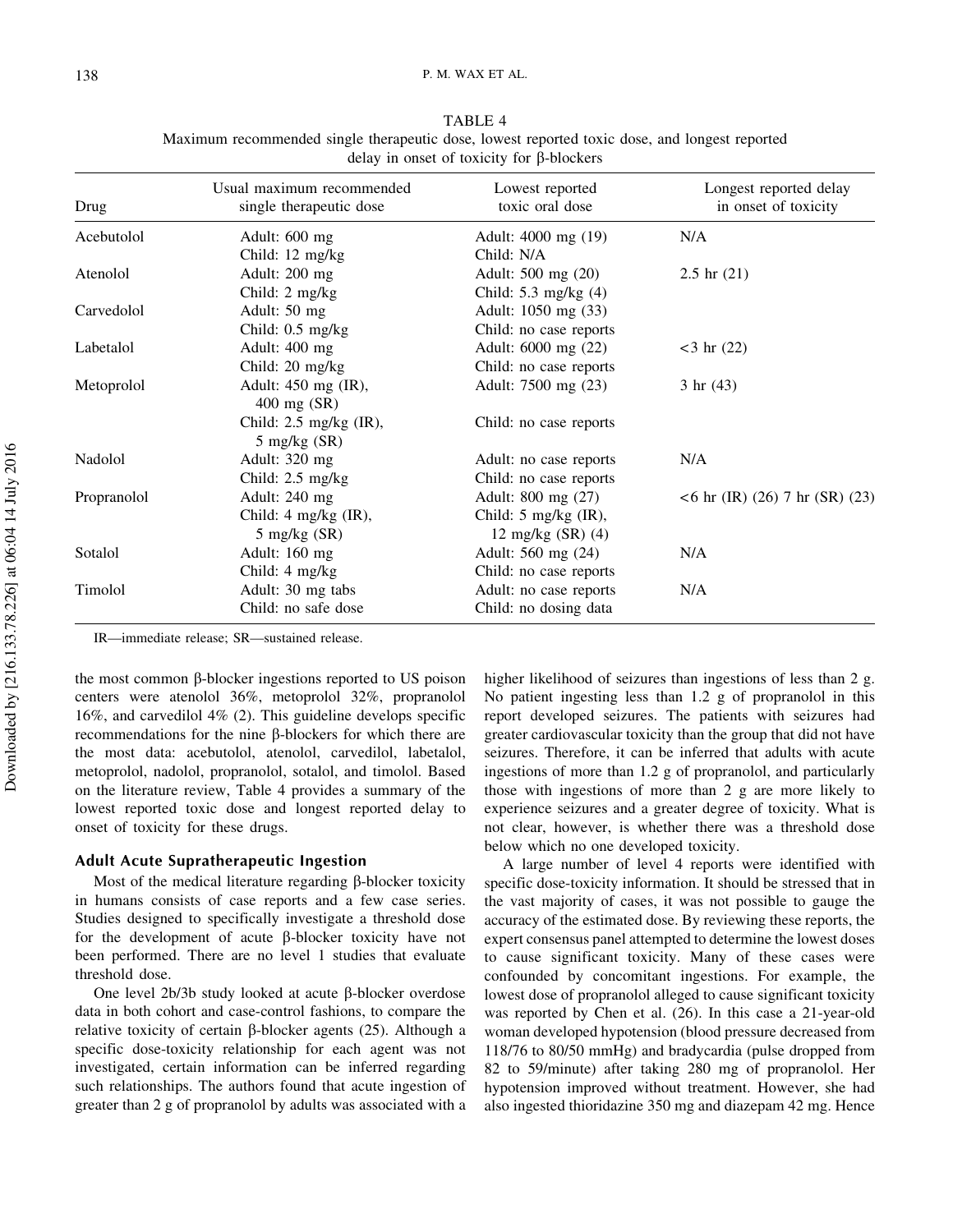it is very difficult to determine how much of the hypotension is directly related to the propranolol. The case with the next lowest propranolol dose to cause toxicity was also reported by Chen et al. in the same paper (26). In this case, a 17-year-old woman presented with a blood pressure of 120/70 mmHg and pulse of 45/minute 6 hours after ingesting 500 mg of propranolol. Soon after admission her blood pressure dropped to 80/60mm Hg. She was treated with glucagon and her blood pressure improved. In this case the patient also took 500 mg of oxazolom, a long-acting benzodiazepine. The next lowest dose to cause toxicity was reported by Ducret et al. (27). In this case, a 65-yearold woman took 800 mg propranolol alone and developed severe hypotension. Her plasma propranolol concentration of 1536 ng/mL was markedly elevated above the therapeutic range (14 – 90 ng/mL). This case more convincingly supports the contention that an 800-mg dose has the potential to cause severe toxicity. Such a literature analysis, however, does not provide information on what dose causes little or no toxicity.

#### Pediatric Acute Supratherapeutic Ingestion

No level 1, 2, or 3 data were found evaluating the threshold dose for the development of acute clinical toxicity after bblocker overdoses in children less than 6 years of age.

Several level 4 reports provided specific dose-toxicity information for pediatric  $\beta$ -blocker exposures. In a 1973 report (28), two toddlers together ingested a total of 150 mg of propranolol. The exact amount ingested by each child was uncertain. At 7 hours after ingestion the two children were found to have blood glucose concentrations of 14 mg/dL and 50 mg/dL. In another case, a 3-year-old ingested 400 to 1200 mg of propranolol. The plasma concentration was 2289 ng/mL at 4 hours after ingestion. Despite this dose and the high serum concentration, the only observed effect was a diminished heart rate response to crying and activity (29). Belson et al. (4) performed a retrospective study of 411 cases of acute  $\beta$ -blocker exposures in children less than 7 years of age during a 7-year period. Three hundred seventy-eight patients were included in the final analysis. Forty-one percent were managed at home and 59% were evaluated in healthcare facilities. Fifty percent of the 348 who had documentation about GI decontamination actually underwent decontamination. Only eight of 378 (2%) patients, six of whom underwent decontamination, became symptomatic. Four patients developed mild symptoms and four developed moderate symptoms. None developed severe toxicity and there were no deaths. Of the symptomatic patients, the smallest toxic dose of atenolol was 5.3 mg/kg and the smallest toxic dose of propranolol was 5 mg/kg.

#### Adult and Pediatric Chronic Supratherapeutic Ingestion

No level 1, 2, or 3 data were found regarding chronic (over more than 8 hours) supratherapeutic  $\beta$ -blocker ingestions in either age group. Only a few level 4 reports could be found on chronic dose-toxicity. The interpretation of the medical

literature is complicated by the effects of conditions that are thought to lower the threshold for toxicity such as pre-existing cardiovascular disease, concomitant calcium channel blocker use, or co-ingestion of other cardiovascular agents. One case report described a 4-year-old boy who was reported to develop a seizure and hypoglycemia while taking propranolol at 10 mg/ kg/day for renovascular hypertension, a dosage that exceeds the manufacturer's usual recommended dosage of  $2-4$  mg/kg/ day. The child had been maintained on this dosage for some time previously without problems and only developed hypoglycemia and a seizure after 3 days of fasting due to facial trauma (29).

#### Time of Onset of Toxicity after Overdose

Clinical effects were defined as any sign, symptom, or laboratory/electrocardiographic finding consistent with bblocker toxicity. It is important to note that the actual onset of effects likely occurred earlier than reported in many cases, because many patients appear to have presented well into the course of their poisoning. Case reports generally refer only to the time of onset of the first toxic effect. They do not give information on the time-to-peak-effects or the total duration of effects. In several instances of overdose with sotalol, patients clinically deteriorated many hours into the course of their poisoning, implying a peak dysrhythmic effect that could occur quite late in a patient's course (e.g., 4– 20 hours) (30).

#### Adult Acute Supratherapeutic Ingestion

There were no level 1 studies investigating the time of onset of clinical effects after  $\beta$ -blocker overdose in adults. There was one level 2b paper that contained prospective observational information on the time of onset (31). This 6-year review of cases of  $\beta$ -blocker overdose that were reported to two poison centers found that 92% (22/24) patients who developed clinical toxicity and in whom a time was recorded had the onset of effects within 3 hours of ingestion. Eight percent (2/24) developed effects between 3–6 hours, and none had an onset of effects later than 6 hours after ingestion. A level 2b study of  $\beta$ -blocker overdoses found that all patients developed effects within 6 hours of ingestion (25).

With the exception of sotalol, the onset of clinical effects occurs within 6 hours in most cases of b-blocker overdose. There are a few cases in which patients presented late (after 6 hours) in the course of poisoning and in whom demonstrable clinical effects were evident at the time of presentation (32,33). Exactly when these patients initially developed effects is not known. In each of these late presentating cases, the ingested  $\beta$ blocker was an IR formulation. Cases involving late presentation after ingestion of SR preparation were not found. There was one level 4 report of a patient with an acute sotalol overdose who developed symptoms at 12 hours after ingestion (34). In this 1985 case, a 25-year-old woman presented 6 hours after ingesting 1.2 g of sotalol. At presentation, her blood pressure was 100/70 mmHg and her pulse was 64/minute. At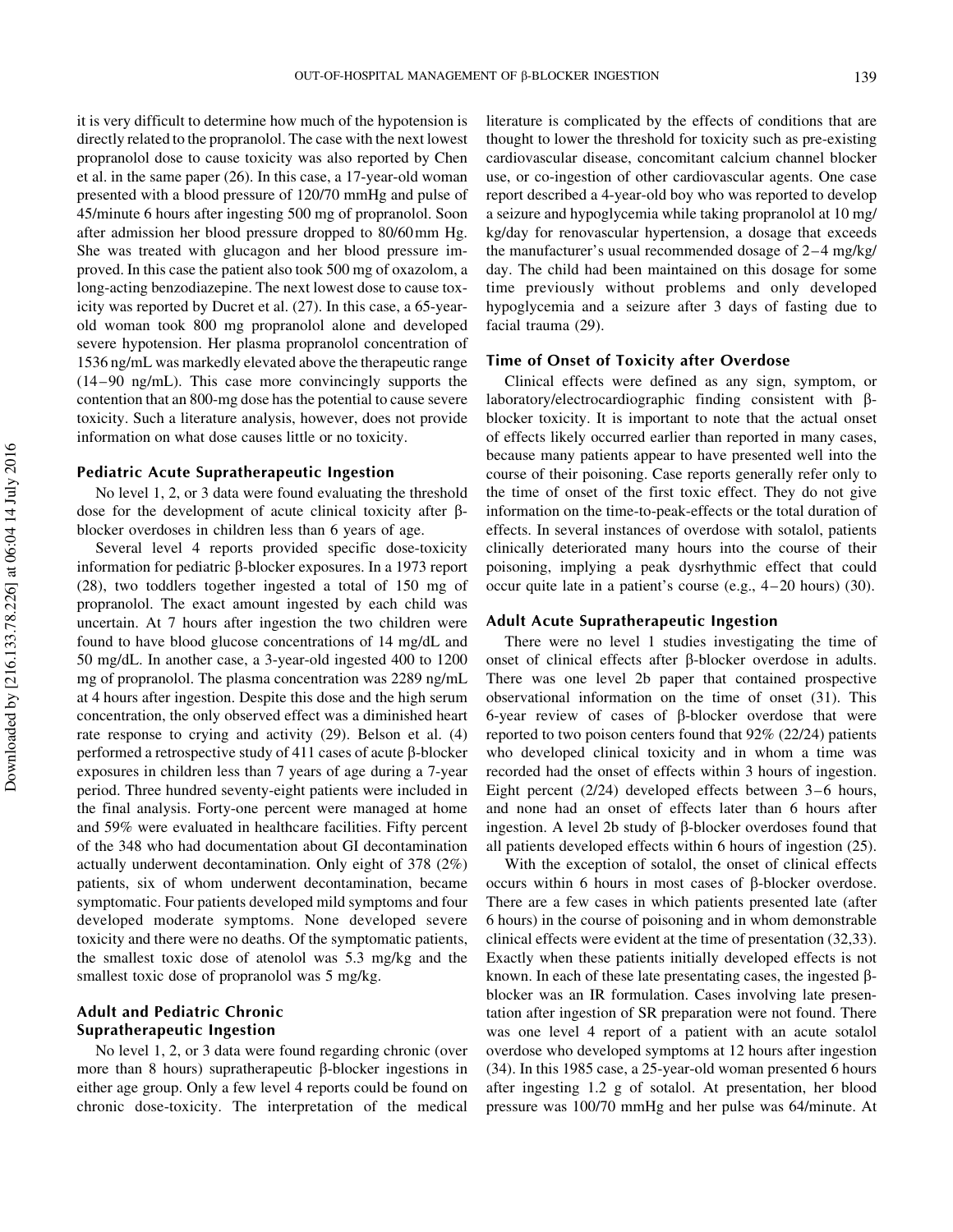12 hours after ingestion her blood pressure was 90/60mm Hg and her pulse was 45/minute. In a case series (level 4) of sotalol overdoses, it was noted that the onset of dysrhythmias occurred 4 –20 hours after ingestion. However, it is unclear from the report if these patients had other clinically evident effects prior to the onset of dysrhythmias (30).

Patients have been reported to deteriorate quite rapidly (within minutes) once the onset of effects began (35). In other cases (level 4), deterioration was directly preceded by the induction of emesis or gastric lavage  $(35-37)$ .

#### Pediatric Acute Supratherapeutic Ingestion

There were no level 1, 2, or 3 studies investigating the time of onset of clinical effects after acute  $\beta$ -blocker overdose in children less than 6 years of age. Three level 4 reports cited above were reviewed that contained information on onset of effects (28,29). Belson's retrospective study of pediatric  $\beta$ blocker ingestions provided the most useful data (4). In this report, the onset of symptoms for the seven patients who ingested an immediate-release  $\beta$ -blocker was 45 minutes to 3.5 hours with a median of 3 hours.

#### Sustained-Release Products

Concerns have arisen over the potential for a prolonged duration of toxic effects after the ingestion of sustained-release products. Both propranolol and metoprolol are available as sustained-release as well as immediate-release products.

The review of the literature did not find any specific information regarding time of onset of symptoms after the ingestion of these long-acting preparations. Peak serum concentrations following dosing with SR propranolol occur at about 6 hours compared to 2 hours with IR propranolol (38). For sustained-release metoprolol, the time to peak concentration was 3.3 hours compared to 1.5 –2 hours for immediaterelease metoprolol (39). While prolonged effects would be expected after the ingestions of these sustained-release products, time to symptom onset should not be markedly delayed.

#### POTENTIAL OUT-OF-HOSPITAL TREATMENTS

#### Gastrointestinal Decontamination

There were no studies specifically looking at out-of-hospital decontamination measures. The articles were therefore reviewed for information regarding those in-hospital decontamination measures that could reasonably be expected to be instituted in an out-of-hospital setting. These were limited to induction of emesis and administration of activated charcoal.

One level 1b study found that ipecac-induced emesis was less effective than activated charcoal in reducing absorption after a therapeutic  $\beta$ -blocker ingestion. The study was a randomized, crossover study in healthy volunteers that found that 50 g activated charcoal given 5 minutes after the ingestion of therapeutic pindolol doses (10 mg) and 1 hour after 20 mg metoclopramide, reduced subsequent pindolol absorption by 99% compared to control. In contrast, ipecac syrup given 5

minutes after the pindolol dose reduced absorption of the drug by about  $60\%$  (40).

The rest of the data on activated charcoal are from case reports and case series (level 4) in which it was used. It was not possible to detect any benefit or lack of benefit from activated charcoal administration in such cases. However, no significant detrimental effects were reported with its use.

A number of case reports and case series (level 4) were reviewed in which ipecac-induced emesis was used for b-blocker overdose. It was impossible to detect any benefit or lack of benefit from ipecac administration in these level 4 data (41 –44). Several authors noted that ipecac-induced emesis caused what appeared to be a severe vagal response (e.g., emesis immediately precipitated asystole or bradycardia and hypotension) in some patients with  $\beta$ -blocker overdose (35–37).

#### Other Treatments

There were no studies addressing the efficacy of any other treatments for β-blocker overdose that would be suitable for out-of-hospital use.

#### LIMITATIONS OF THE PUBLISHED DATA

Overall, the level 4 data were extremely difficult to interpret and summarize for a number of reasons. The case reports and case series varied widely in the level of clinical detail presented and the cases themselves varied widely in the severity and clinical effects of poisoning and in the timing, combination, dose, and routes of various treatments used.

The lack of precision in dose reporting is a major limitation of this data analysis. The estimates that were used are subject to many assumptions and guesswork. Data for amount ingested are often inaccurate or incomplete. The history may be obtained from an intoxicated patient or an emotionally stressed or elderly caregiver. Parents might underestimate or overestimate the ingested dose because of denial or anxiety. Poison center staff often record the dose taken as the worstcase scenario in order to provide a wide margin of safety. Tablet counts from bottles are often unreliable. The suspect tablets might be simply missing, with only a possibility that it was ingested. In most case reports and case series the histories of b-blocker exposure were not independently verified or confirmed by laboratory testing. Poor correlation between reported estimated doses and subsequent serum concentrations or toxicity has been documented for children with unintentional ingestions of other drugs, such as acetaminophen, for which quantitative laboratory confirmation is routine  $(45-47)$ .

For the purpose of these analyses the expert consensus panel concentrated on cases of b-blocker-only overdoses. Even when the authors present a history of  $\beta$ -blocker-only toxicity, the lack of analytical confirmation of the presence of the  $\beta$ -blocker and the lack of analytical confirmation of the absence of other possible confounding drugs, such as calcium channel blockers, weakens the data culled from these case reports and case series. In addition, an unrecognized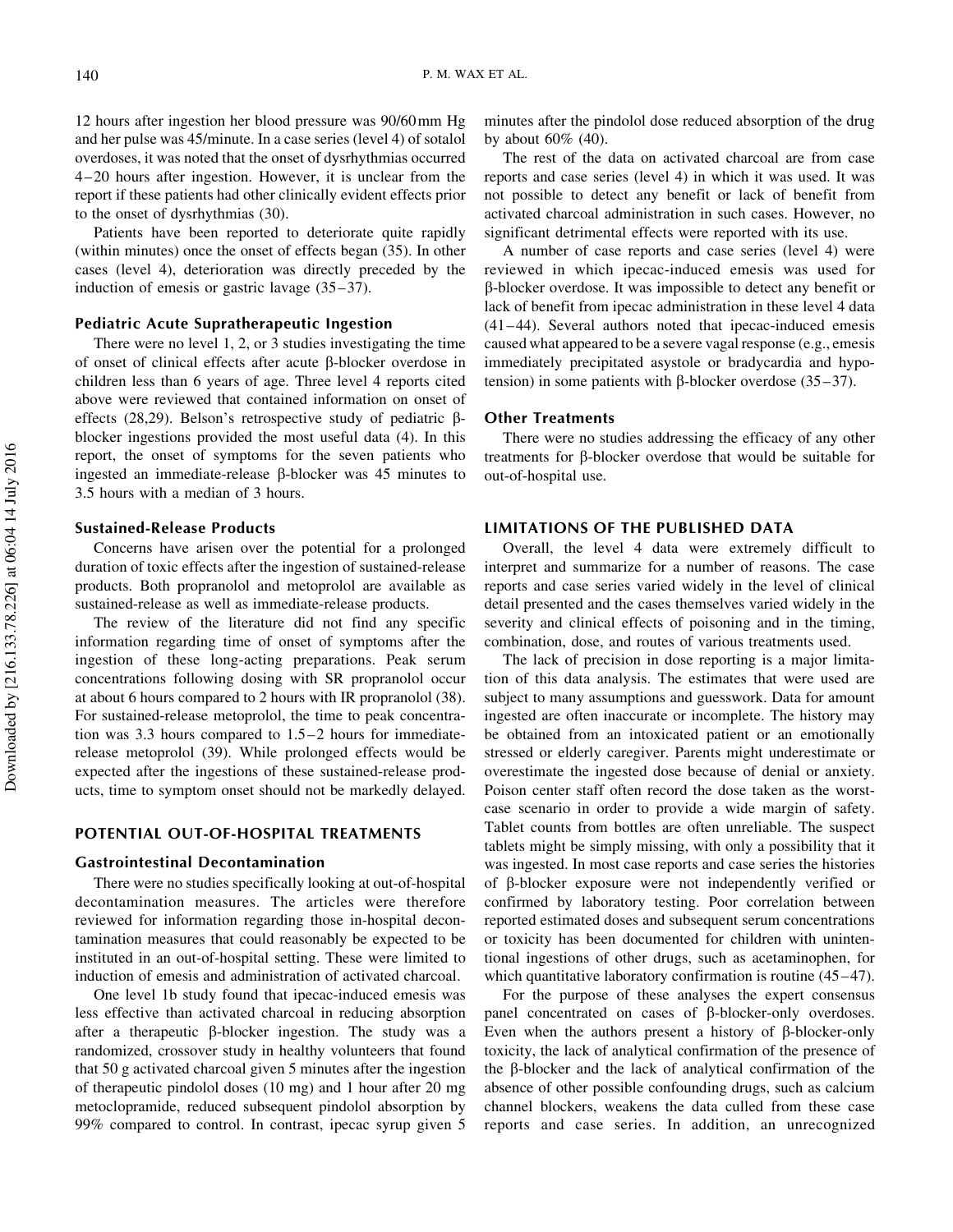underlying medical condition might decrease a patient's tolerance to a particular dose.

In most of the case reports and case series reviewed the exact time of ingestion was not reported or was not known. The time of onset of toxicity usually can only be estimated as occurring within a range of hours after the suspected ingestion. The unclear time interval from ingestion to onset of toxicity is confounded by a lack of definition of consequential toxicity. For instance, after a  $\beta$ -blocker overdose the development of mild drowsiness in a child could indicate toxicity onset or could represent the approach of nap time.

Another problem encountered was a lack of data on a number of potentially important prehospital interventions and approaches. Studies on prehospital gastrointestinal decontamination of patients with  $\beta$ -blocker toxicity have not been performed. Likewise, studies on the use of glucagon and other pressor agents to treat  $\beta$ -blocker toxicity in the prehospital setting have not been reported.

Even the rather straightforward issue of determining the most appropriate mode of transport to an emergency department for the patient with  $\beta$ -blocker toxicity has not been studied. Given the potential for serious toxicity, expeditious transport by EMS might be the most appropriate approach.

#### **CONCLUSIONS**

#### Key Decision Points for Triage

The expert consensus panel chose to emphasize the importance of information that would be needed in order to make a sound triage decision for the patient with a known  $\beta$ blocker ingestion. These variables include the patient's intent, the dose and formulation of the specific product ingested, the presence of symptoms, and the patient's underlying medical condition, other medications used. The expert consensus panel agreed that in each case, the judgment of the specialist in poison information or the poison center medical director might override any specific recommendation from this guideline.

#### Patient Intent

The expert consensus panel concluded that all patients with suicidal intent or in whom a malicious intent was suspected (e.g., child abuse or neglect) should be expeditiously transported by EMS to an emergency department that offers critical care services, regardless of the dose ingested. Patients without these characteristics (e.g., adults with definite unintentional ingestion or children below the age of 6 years in whom abuse is not suspected) are candidates for more selective referral to healthcare facilities.

#### Presence of Symptoms

In patients with demonstrated unintentional  $\beta$ -blocker ingestion, medical evaluation in an emergency department is warranted if the patient is significantly symptomatic. Symptoms such as syncope, generalized weakness, CNS depression, seizures, chest pain, shortness of breath, or other signs of poor

perfusion might individually or together suggest evidence of significant  $\beta$ -blocker toxicity. All patients with any of these or other symptoms attributed to the  $\beta$ -blocker should be referred to an emergency department and transported preferably by EMS, regardless of dose ingested. The importance of each of these variables can be difficult to judge in a telephone conversation but a low threshold for emergency department evaluation is considered prudent at this time.

#### Underlying Medical Condition and Other Medications Used

The expert consensus panel concluded that some patients with serious underlying medical conditions (e.g., end-stage cardiomyopathy) should be referred to a health care facility regardless of the dose ingested.

#### Dose and Formulation of the Specific  $\beta$ -Blocker

The estimation of dose is based largely on the patient's history and the type of product and its packaging (when available for evaluation). If precise data for the ingestion are unknown or unclear (package size, unit size, number of units ingested), poison centers in the United States often utilize a method in which the maximum potential dose is calculated. For example, if the actual dose ingested cannot be ascertained, the amount of the drug product that is missing from the container is multiplied by the concentration of the formulation. Sustainedrelease products often contain larger total quantities of the drug but their rate of absorption into the systemic circulation could be much slower and toxicity might be prolonged.

For asymptomatic patients with an acute, unintentional ingestion of a  $\beta$ -blocker, the expert consensus panel concluded that home observation might be suitable for some low-dose exposures. However, the panel recognized that a definite threshold dose for toxicity, based on a confirmed history of exposure, has not been established. After a thorough review of published case reports, recommended therapeutic dosage regimens, current poison control center practice, and expert experience, the panel concluded that ingestion of an amount that exceeds the usual maximum therapeutic dose would warrant consideration of referral to an emergency department.

For each of the specific  $\beta$ -blockers considered by this guideline, the maximum single therapeutic dose in adults is less than the lowest reported dose causing significant toxicity (Table 4). Compared to adult data, there are relatively few reports of b-blocker toxicity with dose information in young children. In the case of propranolol, the maximum daily therapeutic dose (16 mg/kg according to some references) is greater than the lowest dose reported to cause significant toxicity. Hence, the panel chose to use the maximum single therapeutic dose as the referral threshold rather than the maximum daily therapeutic dose. Nonetheless, the paucity of reported cases suggests that serious  $\beta$ -blocker toxicity in children is uncommon. Furthermore, the lack of any  $\beta$ -blocker deaths in young children in the TESS database dating back to 1983 supports the contention that severe  $\beta$ -blocker toxicity in young children is rare.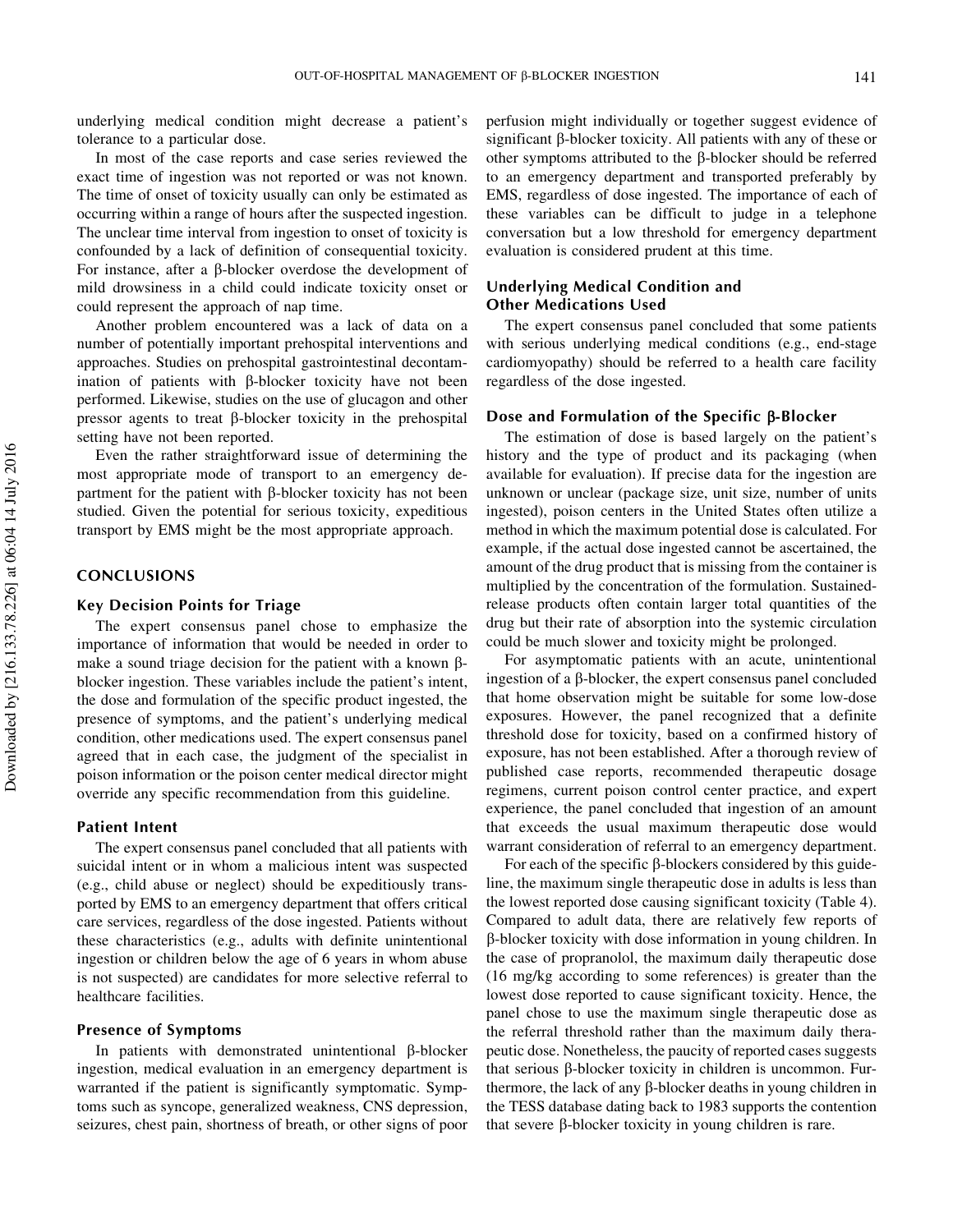This recommendation applies to both patients who are naïve to the specific  $\beta$ -blocker and to patients currently taking  $\beta$ -blockers who take extra doses. Using this approach, for patients currently taking a  $\beta$ -blocker, a double dose or even a triple dose does not mandate healthcare facility referral if the total dose is at or below the maximum therapeutic single dose.

It also recognized that the thresholds chosen for this guideline are more conservative than some current poison center protocols and less conservative than others. Further prospective study might provide more definitive data and could result in adjustments of the recommended threshold doses.

#### Time of Onset of Toxicity After Overdose

The panel concluded that asymptomatic patients who unintentionally ingest more than the referral dose of an immediate-release  $\beta$ -blocker within 6 hours of contacting the poison center (12 hours for sotalol) require medical evaluation in a healthcare facility. However, if the ingestion occurred more than 6 hours before contacting the poison center and the patient had never been symptomatic, the patient could stay at home with poison center follow-up since the chance of delayed toxicity is small.

Asymptomatic patients who unintentionally ingest more than the referral dose of a sustained-release  $\beta$ -blocker should be referred to a health care facility if the call is received within 8 hours of ingestion. An extra 2 hours was added as a safety factor because of the lack of time to onset of toxicity data after sustained-release product ingestions. Since symptom onset after the ingestion of a sustained-release product would be expected within 6 hours, if more than 8 or more hours has lapsed since ingestion and the patient has never been symptomatic, the patient could stay at home with poison center follow-up since the chance of delayed toxicity is small.

#### Duration of Observation

The survey of poison centers revealed that a patient who ingests a  $\beta$ -blocker is often referred to a hospital for overnight or 24-hour admission, especially when a sustained-release product has been ingested. The expert consensus panel concluded that this common practice is not routinely needed. It is very unlikely that symptoms will first develop more than 6 hours after an ingestion of a  $\beta$ -blocker. Furthermore, a delay in toxicity is unlikely to occur regardless of whether the patient ingests an immediate-release or sustained-release product. Although the time to peak concentration for sustained-release propranolol (Inderal LA<sup>TM</sup>) is 6–10 hours, there are no reports in the medical literature suggesting that the onset of toxicity occurs beyond 6 –7 hours. The panel concluded that asymptomatic patients should be monitored for at least 6 hours after ingestion if they took an immediate-release product and at least 8 hours if they took a sustained release product. Routine 24-hour admission of an asymptomatic patient who has unintentionally ingested a sustained-release product is not warranted. An exception to this strategy is the ingestion of sotalol for which an observation period of at least 12 hours is warranted.

#### Potential Out-of-Hospital Management

#### Gastrointestinal Decontamination

The expert consensus panel concluded that out-of hospital gastrointestinal decontamination offered potential benefit but the potential risks and overall benefit to the patient were difficult to determine. Induced emesis with syrup of ipecac was concluded to carry the potential risk of pulmonary aspiration of gastric contents if the patient becomes hypotensive, has a seizure, or loses consciousness and would not provide sufficient benefit to warrant its use. Moreover, ipecac would likely delay or prevent the use of alternative, potentially more effective treatments such as activated charcoal. Activated charcoal was determined to be a potentially useful treatment that could be administered orally in an ambulance or at the home. However, the panel agreed that transport to a healthcare facility should not be delayed in order to attempt charcoal administration.

#### Specific Pharmacological Therapy

The panel concluded that although the available literature on in-hospital management of  $\beta$ -blocker poisoning supports the use of intravenous glucagon, which is often available to paramedics, no studies were found addressing the effectiveness or safety of glucagon for the out-of-hospital treatment of b-blocker-induced hypotension and bradycardia.

#### RECOMMENDATIONS

- 1. Patients with stated or suspected self-harm or who are the victims of a potentially malicious administration of  $\beta$ blocker should be referred to an emergency department immediately. This referral should be guided by local poison center procedures. In general, this should occur regardless of the dose reported (Grade D).
- 2. Patients without evidence of self-harm should have further evaluation, including determination of the precise dose ingested, history of other medical conditions, and the presence of co-ingestants. Ingestion of either of the following amounts (whichever is lower) warrants consideration of referral to an emergency department: (see Table 5).
	- . An amount that exceeds the usual maximum single therapeutic dose or
	- . An amount equal to or greater than the lowest reported toxic dose.

Ingestion of any excess dose of any  $\beta$ -blocker in combination with a calcium channel blocker or the ingestion of any excess dose by an individual with serious underlying cardiovascular disease (e.g., end-stage cardiomyopathy) also warrants referral to an emergency department (Grade C).

3. Do not induce emesis. Consider the oral administration of activated charcoal if it is available and no contraindications are present. However, do not delay transportation in order to administer charcoal (Grade A).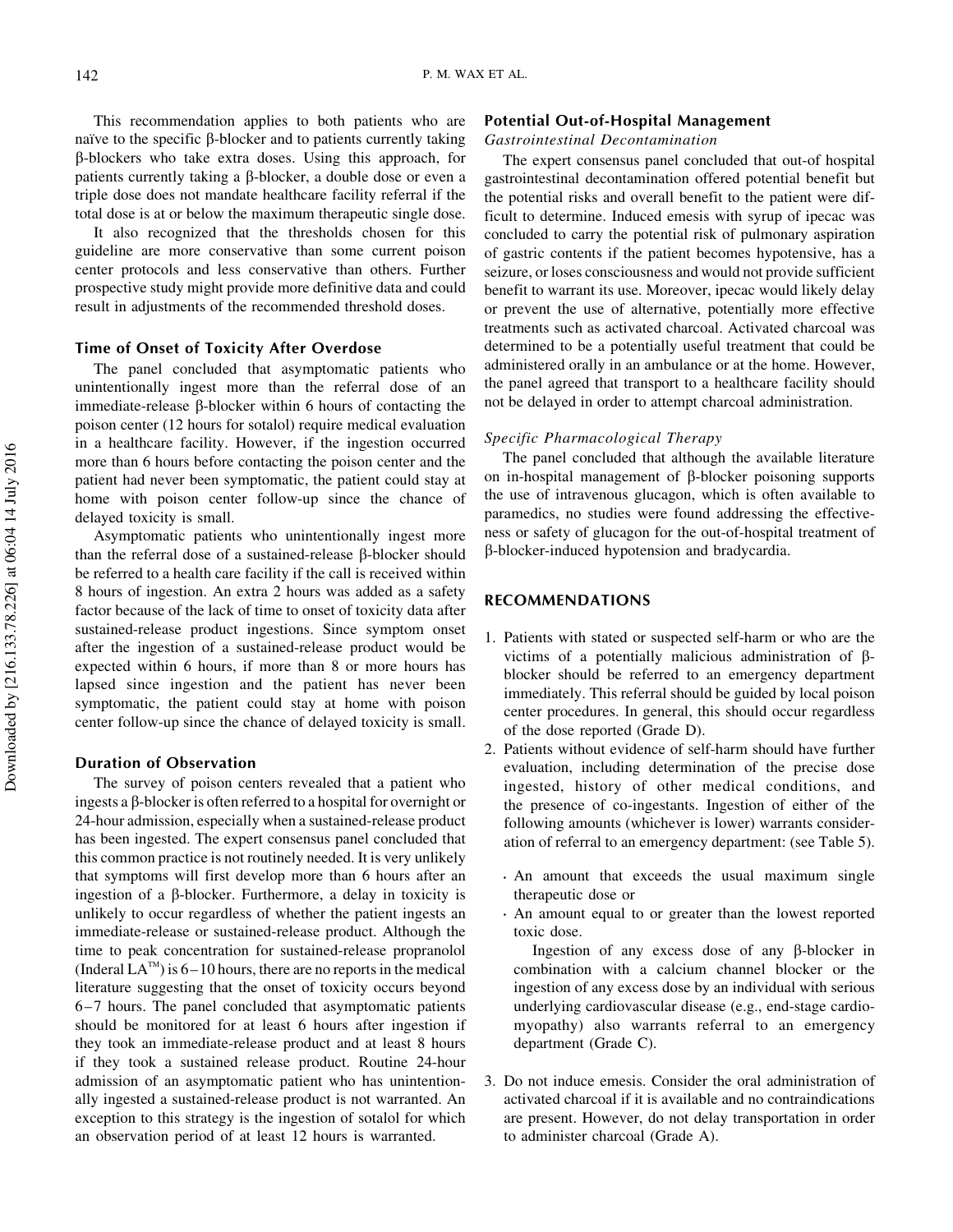TABLE 5 Recommended referral to an emergency department based on dose\*

| Drug        | <b>Adults</b>  | Children          |
|-------------|----------------|-------------------|
| Acebutolol  | $>600$ mg      | $>12$ mg/kg       |
| Atenolol    | $>200$ mg      | $>2$ mg/kg        |
| Carvedolol  | $>50$ mg       | $>0.5$ mg/kg      |
| Labetalol   | $>400$ mg      | $>20$ mg/kg       |
| Metoprolol  | $>450$ mg (IR) | $>2.5$ mg/kg (IR) |
|             | $>400$ mg (SR) | $>5$ mg/kg (SR)   |
| Nadolol     | $>320$ mg      | $>2.5$ mg/kg      |
| Propranolol | $>240$ mg      | $>4$ mg/kg (IR)   |
|             |                | $>5$ mg/kg (SR)   |
| Sotalol     | $>160$ mg      | $>4$ mg/kg        |
| Timolol     | $>30$ mg tabs  | No safe dose      |

IR—immediate release; SR—sustained release.

\*Assumes unintentional ingestion in an asymptomatic patient without underlying severe medical condition or concomitant calcium channel blocker ingestion.

- 4. Asymptomatic patients who ingest more than the referral dose should be sent to an emergency department if the ingestion occurred within 6 hours of contacting the poison center for an immediate-release product other than sotalol, within 8 hours of contacting the poison center for a sustained-release product and 12 hours if they took sotalol (Grade C).
- 5. Ambulance transportation is recommended for patients who are referred to emergency departments because of the potential for life-threatening complications of  $\beta$ -blocker overdose. Provide usual supportive care en route to the hospital, including intravenous fluids for hypotension (Grade D).
- 6. Depending on the specific circumstances, follow-up calls should be made to determine outcome at appropriate intervals for up to  $12-24$  hours based on the judgment of the poison center staff (Grade D).
- 7. Asymptomatic patients who are referred to healthcare facilities should be monitored for at least 6 hours after ingestion if they took an immediate-release preparation other than sotalol, 8 hours if they took a sustained-release preparation, and 12 hours if they took sotalol. Routine 24-hour admission of an asymptomatic patient who has unintentionally ingested a sustained-release preparation is not warranted (Grade D).

These recommendations are summarized in Appendix 4.

#### IMPLICATIONS FOR RESEARCH

Prospective validation of these guidelines is strongly recommended. In particular, future studies should collect data that could better define the most appropriate referral threshold dose and observation times. A large-scale prospective study of unintentional  $\beta$ -blocker ingestions is needed, with a careful

attempt to confirm the estimate of the dose taken, the specific formulation, the presence or absence of underlying illness, the use of other medications, the presence or absence of symptoms, the time of onset of any toxicity, the duration of medical observation, and outcome. Given the relatively low incidence of serious toxicity after unintentional ingestion, especially in children, a multi-center and multi-year study will be needed. An additional need is better correlation between the estimated ingested dose, clinical symptoms, and serum concentrations of the  $\beta$ -blockers in patients with serious overdoses. Further investigation is also warranted to determine the utility of these guidelines for special populations such as patients with cardiovascular disorders and those who are naïve to  $\beta$ -blockers. Prehospital use of glucagon, and other measures should be studied.

#### **DISCLOSURE**

Dr. Booze's husband is employed by AstraZeneca Pharmaceuticals. There are no other potential conflicts of interest reported by the panel members or authors regarding this guideline.

#### **REFERENCES**

- 1. Watson WA, Litovitz TL, Rodgers GC Jr, Klein-Schwartz W, Youniss J, Reid N, Rouse WG, Rembert RS, Borys D. 2002 Annual report of the American Association of Poison Control Centers Toxic Exposure Surveillance System. Am J Emerg Med 2003; 21:353 – 421.
- 2. AAPCC TESS Fatality Abstracts 1985 2002. Washington (DC): American Association of Poison Control Centers.
- 3. Miller TR, Lestina DC. Costs of poisoning in the United States and savings from poison control centers: a benefit-cost analysis. Ann Emerg Med 1997; 29:239 – 245.
- 4. Belson MG, Sullivan K, Geller RJ. Beta-adrenergic antagonist exposures in children. Vet Hum Toxicol 2001; 43:361 – 365.
- 5. Shaneyfelt TM, Mayo-Smith MF, Rothwangl J. Are guidelines following guidelines? The methodological quality of clinical practice guidelines in the peer-reviewed medical literature. JAMA 1999; 281: 1900-1905.
- 6. Poisindex system. Klasco RK, ed. Greenwood Village (CO): Thomson Micromedex, edition expires March 2003.
- 7. In: Ellenhorn MJ, ed. Ellenhorn's Medical Toxicology: Diagnosis and Treatment of Human Poisoning. 2nd ed. Baltimore: Williams & Wilkins, 1997.
- 8. Ford MD, Delaney KA, Ling LJ, Erickson T. Clinical Toxicology. Philadelphia: WB Saunders, 2000.
- 9. In: Goldfrank LR, Flomenbaum NE, Lewin NA, Howland MA, Hoffman RS, Nelson LS, eds. Goldfrank's Toxicologic Emergencies. 7th ed. New York: McGraw-Hill, 2002.
- 10. In: Haddad LM, Shannon MW, Winchester JF, eds. Clinical Management of Poisoning and Drug Overdose. 3rd ed. Philadelphia: WB Saunders, 1998.
- 11. USP DI. Drug Information for the Health Care Professional. 24th ed. Englewood (CO): Micromedex, 2004.
- 12. Drug Facts and Comparisons. 58th ed. St. Louis: Facts and Comparisons, 2004.
- 13. Drugdex Drug Evaluations. Hutchison TA, ed. Greenwood Village (CO): Thomson Micromedex, edition expires September 2004.
- 14. In: Behrman RE, Kliegman RM, Jenson HB, eds. Nelson Textbook of Pediatrics. 17th ed. Philadelphia: WB Saunders, 2004.
- 15. The Harriet Lane Handbook: A Manual for Pediatric House Officers. 16th ed. Philadelphia: Mosby, 2002.
- 16. Park MK. Pediatric Cardiology for Practitioners. 4th ed. Philadelphia: Mosby, 2002.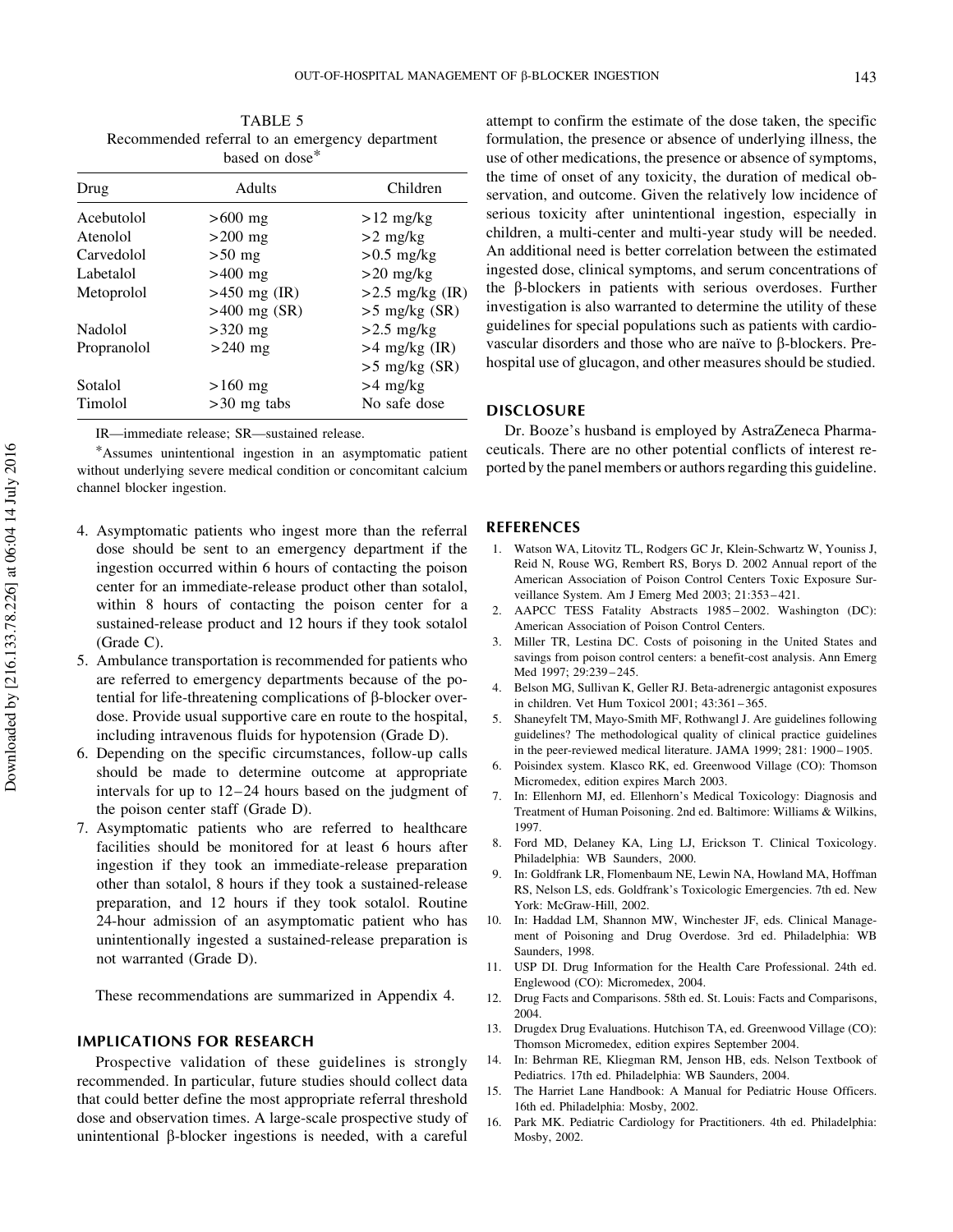- 17. Takemoto CK, Hodding JH, Kraus DM. Pediatric Dosage Handbook. 9th ed. Hudson (OH): Lexi-Comp, 2002.
- 18. In: Garson A, Bricker JT, Fisher DJ, Neish SR, eds. The Science and Practice of Pediatric Cardiology. 2nd ed. Baltimore: Williams & Wilkins, 1998.
- 19. Nicolas F, Villers D, Rozo L, Haloun A, Bigot A. Severe self-poisoning with acebutolol in association with alcohol. Crit Care Med 1987; 15:173 – 174.
- 20. Abbasi IA, Sorsby S. Prolonged toxicity from atenolol overdose in an adolescent. Clin Pharm 1986; 5:836 – 837.
- 21. DeLima LG, Kharasch ED, Butler S. Successful pharmacologic treatment of massive atenolol overdose: sequential hemodynamics and plasma atenolol concentrations. Anesthesiology 1995; 83:204 – 207.
- 22. Korzets A, Danby P, Edmunds ME, Feehally J, Walls J. Acute renal failure associated with a labetalol overdose. Postgrad Med J 1990;  $66:66 - 67$ .
- 23. Lindvall K, Personne M, Sjogren A. High-dose prenalterol in betablockade intoxication. Acta Med Scand 1985; 218:525 – 528.
- 24. Gupta K. Hazards of B-blockers in the elderly: severe bradycardia due to Sotacor overdose. Br J Clin Pract 1985; 39:116-117.
- 25. Reith DM, Dawson AH, Epid D, Whyte IM, Buckley NA, Sayer GP. Relative toxicity of beta blockers in overdose. J Toxicol Clin Toxciol 1996; 34:273 – 278.
- 26. Chen TW, Huang TP, Yang WC, Hong CY. Propranolol intoxication: three cases' experiences. Vet Hum Toxicol 1985; 27:528 – 530.
- 27. Ducret F, Zech P, Perrot D, Moskovtchenko JF, Traeger J. Intoxication volontaire par le propranolol. Evolution des taux séiques. Nouv Presse Med 1978; 7:27 – 28.
- 28. Hesse B, Pedersen JT. Hypoglycaemia after propranolol in children. Acta Med Scand 1973; 193:551 – 552.
- 29. Artman M, Grayson M, Boerth RC. Propranolol in children: safetytoxicity. Pediatrics 1982; 70:30 – 31.
- 30. Neuvonen PJ, Elonen E, Vuorenmaa T, Laakso M. Prolonged Q-T interval and severe tachyarrhythmias, common features of sotalol intoxication. Eur J Clin Pharmacol 1981; 20:85 – 89.
- 31. Love JN, Howell JM, Litovitz TL, Klein-Schwartz W. Acute beta blocker overdose: factors associated with the development of cardiovascular morbidity. J Toxicol Clin Toxciol 2000; 38:275 – 281.
- 32. Khan MI, Miller MT. Beta-blocker toxicity –the role of glucagon. Report of 2 cases. S Afr Med J 1985; 67:1062-1063.
- 33. Hantson P, Lambermont JY, Simoens G, Mahieu P. Carvedilol overdose. Acta Cardiol 1997; 52:369 – 371.
- 34. Baliga BG. Beta-blocker poisoning: prolongation of Q-T interval and inversion of T wave. J Indian Med Assoc 1985; 83:165.
- 35. Wilkinson J. Beta blocker overdoses. Ann Emerg Med 1986; 15:982.
- 36. Smith RC, Wilkinson J, Hull RL. Glucagon for propranolol overdose. JAMA 1985; 254:2412.
- 37. Soni N, Baines D, Pearson IY. Cardiovascular collapse and propranolol overdose. Med J Aust 1983; 2:629 – 630.
- 38. Leahey WJ, Neill JD, Varma MP, Shanks RG. Comparison of the efficacy and pharmacokinetics of conventional propranolol and a long acting preparation of propranolol. Br J Clin Pharmacol 1980; 9:33 – 40.
- 39. Darmansjah I, Wong E, Setiawati A, Moeloek D, Irawati D, Siagian M, Muchtar A. Pharmacokinetic and pharmacodynamic properties of controlled release (CR/ZOK) metoprolol in healthy oriental subjects: a comparison with conventional formulations of metoprolol and atenolol. J Clin Pharmacol 1990; 30(2 suppl):S39 – 45.
- 40. Neuvonen PJ, Olkkola KT. Activated charcoal and syrup of ipecac in prevention of cimetidine and pindolol absorption in man after administration of metoclopramide as an antiemetic agent. J Toxicol Clin Toxciol 1984; 22:103 – 114.
- 41. Buiumsohn A, Eisenberg ES, Jacob H, Rosen N, Bock J, Frishman WH. Seizures and intraventricular conduction defect in propranolol poisoning. A report of two cases. Ann Intern Med 1979; 91:860 – 862.
- 42. Salzberg MR, Gallagher EJ. Propranolol overdose. Ann Emerg Med 1980; 9:26 – 27.
- 43. Shore ET, Cepin D, Davidson MJ. Metoprolol overdose. Ann Emerg Med 1981: 10:524-527.
- 44. Tynan RF, Fisher MM, Ibels LS. Self-poisoning with propranolol. Med J Aust 1981; 1:82 – 83.
- 45. Rumack BH. Acetaminophen overdose in young children. Treatment and effects of alcohol and other additional ingestants in 417 cases. Am J Dis Child 1984; 138:428 – 433.
- 46. Gee P, Ardagh M. Paediatric exploratory ingestions of paracetamol. N Z Med J 1998; 111:186-188.
- 47. Caravati EM. Unintentional acetaminophen ingestion in children and the potential for hepatotoxicity. J Toxicol Clin Toxicol 2000; 38:291 – 296.
- 48. Oxford Centre for Evidence-based Medicine Levels of Evidence. 2001. http://www.cebm.net/levels\_of\_evidence.asp#levels.

#### APPENDIX 1

#### Expert Consensus Panel Members

Lisa Booze, PharmD Certified Specialist in Poison Information Maryland Poison Center University of Maryland School of Pharmacy Baltimore, Maryland

E. Martin Caravati, MD, MPH, FACMT, FACEP Professor of Surgery (Emergency Medicine) University of Utah Medical Director Utah Poison Center Salt Lake City, Utah

Gwenn Christianson, RN, MSN Certified Specialist in Poison Information Indiana Poison Center Indianapolis, Indiana

Peter A. Chyka, PharmD. FAACT, DABAT Professor, Department of Pharmacy University of Tennessee Health Science Center Memphis, Tennessee

Daniel C. Keyes, MD, MPH Medical Director Pine Bluff Chemical Demilitarization Facility Associate Professor, Southwestern Toxicology Training Program Dallas, Texas

Anthony S. Manoguerra, PharmD, DABAT, FAACT Professor of Clinical Pharmacy and Associate Dean School of Pharmacy and Pharmaceutical Sciences University of California San Diego

Former Director, California Poison Control System, San Diego Division

San Diego, California

Kent R. Olson, MD, FACEP, FAACT, FACMT Medical Director California Poison Control System, San Francisco Division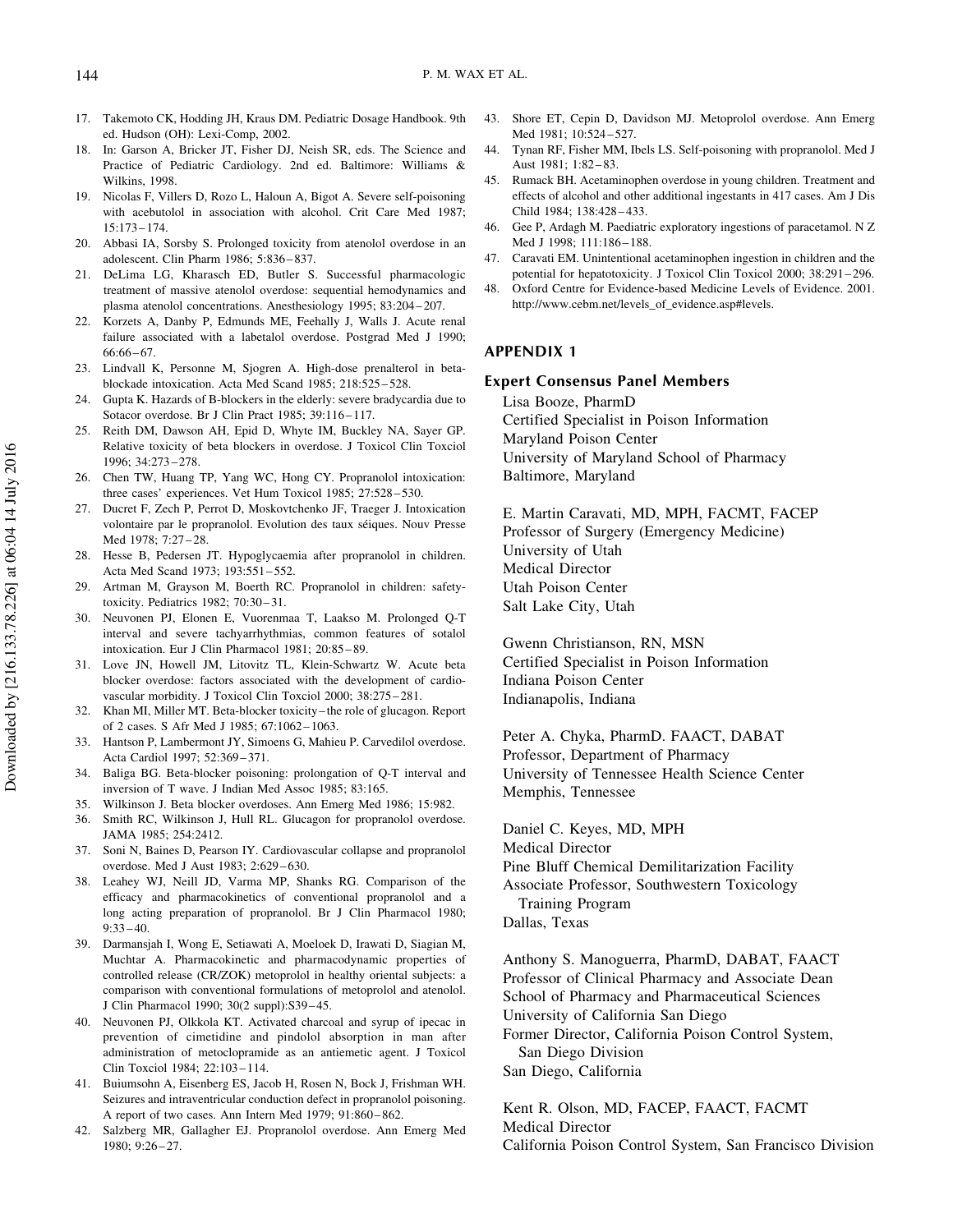| Clinical Professor of Medicine & Pharmacy<br>University of California, San Francisco                                                                                                                                      | Grade of<br>recommendation | Level of<br>evidence | Description of<br>study design                                                                                                                                            |
|---------------------------------------------------------------------------------------------------------------------------------------------------------------------------------------------------------------------------|----------------------------|----------------------|---------------------------------------------------------------------------------------------------------------------------------------------------------------------------|
| San Francisco, California                                                                                                                                                                                                 | C                          | 4                    | Case series, single case                                                                                                                                                  |
| Elizabeth J. Scharman, Pharm.D., DABAT,<br>BCPS, FAACT<br>Director, West Virginia Poison Center<br>Professor, West Virginia University School of Pharmacy<br>Department of Clinical Pharmacy<br>Charleston, West Virginia | D                          | 5                    | reports (and poor quality)<br>cohort and case<br>control studies)<br>Expert opinion without<br>explicit critical appraisal<br>or based on physiology<br>or bench research |
| Paul M. Wax, MD, FACMT                                                                                                                                                                                                    | Z.                         | 6                    | <b>Abstracts</b>                                                                                                                                                          |

Managing Director Banner Poison Center Professor of Clinical Emergency Medicine University of Arizona School of Medicine Phoenix, Arizona

Alan Woolf, MD, MPH, FACMT Director, Program in Environmental Medicine Children's Hospital, Boston Associate Professor of Pediatrics Harvard Medical School Boston, Massachusetts

#### APPENDIX 2

## Grades of Recommendation and Levels of Evidence (48)

| Grade of<br>recommendation | Level of<br>evidence | Description of<br>study design                                                                                                                                                                       | American Public He<br>American Society of<br><b>Association of Mate</b>                                                                                                |
|----------------------------|----------------------|------------------------------------------------------------------------------------------------------------------------------------------------------------------------------------------------------|------------------------------------------------------------------------------------------------------------------------------------------------------------------------|
| A                          | 1a<br>1 <sub>b</sub> | Systematic review (with<br>homogeneity) of<br>randomized clinical trials<br>Individual randomized clinical<br>trials (with narrow<br>confidence interval)                                            | Association of Occu<br>Association of State<br>Canadian Associatio<br>Centers for Disease                                                                              |
|                            |                      |                                                                                                                                                                                                      | <b>Consumer Federatio</b><br>Consumer Product S<br>Department of Trans                                                                                                 |
|                            | 1c                   | All or none (all patients died<br>before the drug became<br>available, but some now<br>survive on it; or when some<br>patients died before the<br>drug became available,<br>but none now die on it.) | <b>Emergency Medical</b><br>Emergency Nurses /<br><b>Environmental Prote</b><br>European Associatio<br>Clinical Toxicolog<br>Food and Drug Adm<br>National Association |
| B                          | 2a                   | Systematic review<br>(with homogeneity)<br>of cohort studies                                                                                                                                         | Related Institution<br>National Association<br>Services Physicial                                                                                                      |
|                            | 2b                   | Individual cohort study<br>(including low quality)<br>randomized clinical trial)                                                                                                                     | National Association<br>National Association<br>National Association                                                                                                   |
|                            | 2c<br>3a             | "Outcomes" research<br>Systemic review<br>(with homogeneity)<br>of case-control studies                                                                                                              | Services Directors<br>National Safe Kids<br>Teratology Society                                                                                                         |
|                            | 3 <sub>b</sub>       | Individual case-control study                                                                                                                                                                        | World Health Organ<br><b>Chemical Safety</b>                                                                                                                           |

## APPENDIX 3

| Secondary Review Panel Organizations                  |
|-------------------------------------------------------|
| Ambulatory Pediatric Association                      |
| American Academy of Breastfeeding Medicine            |
| American Academy of Emergency Medicine                |
| American Academy of Pediatrics                        |
| American Association for Health Education             |
| American College of Clinical Pharmacy                 |
| American College of Emergency Physicians              |
| American College of Occupational and                  |
| <b>Environmental Medicine</b>                         |
| American Pharmacists Association                      |
| American Public Health Association                    |
| American Society of Health System Pharmacists         |
| Association of Maternal and Child Health Programs     |
| Association of Occupational and Environmental Clinics |
| Association of State and Territorial Health Officials |
| Canadian Association of Poison Control Centres        |
| Centers for Disease Control-Injury Bureau             |
| <b>Consumer Federation of America</b>                 |
| <b>Consumer Product Safety Commission</b>             |
| Department of Transportation                          |
| Emergency Medical Services for Children               |
| <b>Emergency Nurses Association</b>                   |
| <b>Environmental Protection Agency</b>                |
| European Association of Poisons Control Centres and   |
| <b>Clinical Toxicologists</b>                         |
| Food and Drug Administration                          |
| National Association of Children's Hospitals and      |
| <b>Related Institutions</b>                           |
| National Association of Emergency Medical             |
| Services Physicians                                   |
| National Association of Emergency Medical Technicians |
| National Association of School Nurses                 |
| National Association of State Emergency Medical       |
| <b>Services Directors</b>                             |
| National Safe Kids Campaign                           |
| <b>Teratology Society</b>                             |
| World Health Organization International Programme on  |
| <b>Chemical Safety</b>                                |